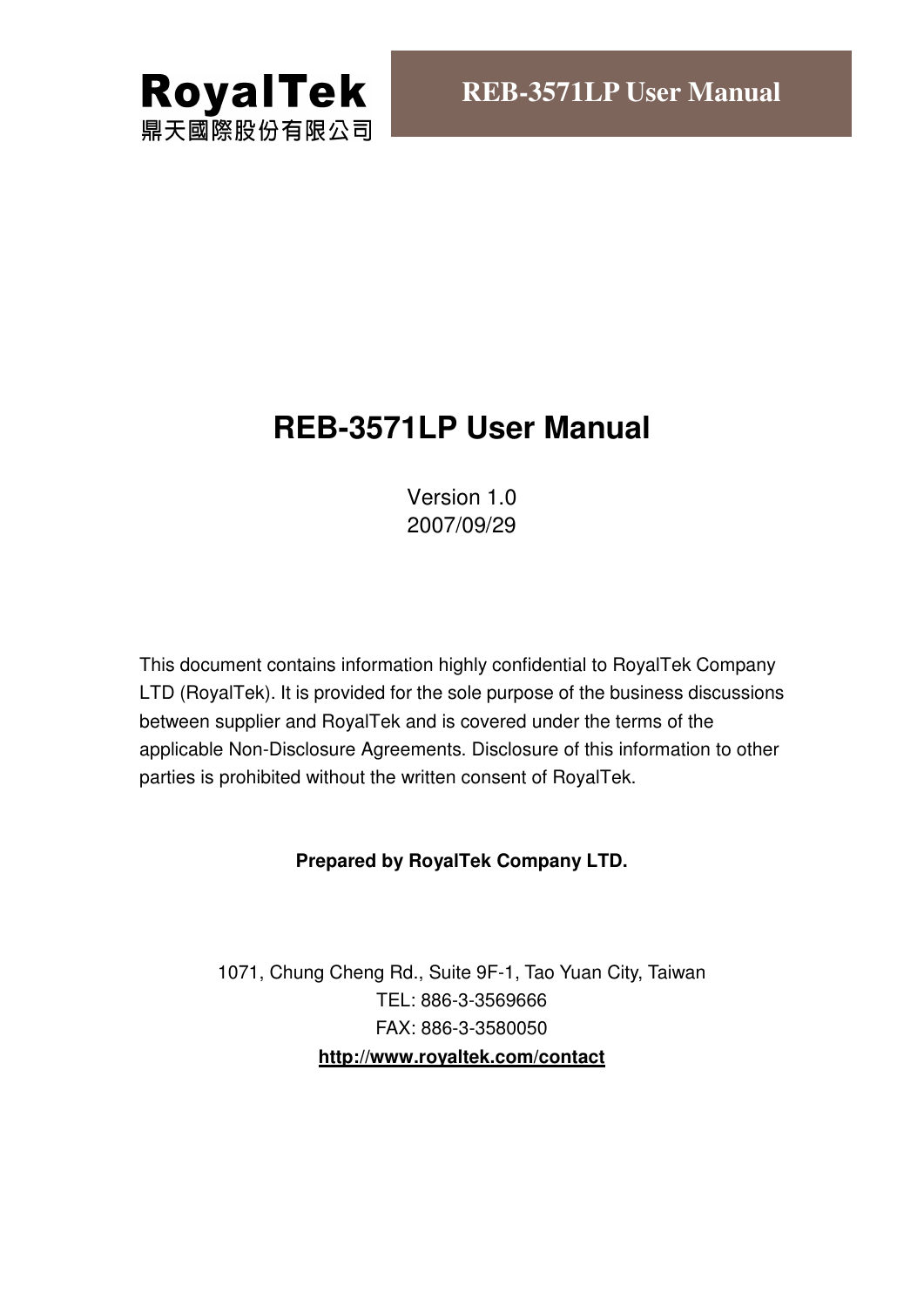# **RoyalTek**<br>鼎天國際股份有限公司

| $\mathbf{1}$ |       |                                                |  |
|--------------|-------|------------------------------------------------|--|
|              | 1.1   |                                                |  |
|              | 1.2   |                                                |  |
|              | 1.3   |                                                |  |
|              | 1.4   |                                                |  |
|              | 1.5   |                                                |  |
|              | 1.6   |                                                |  |
|              | 1.7   |                                                |  |
|              | 1.8   |                                                |  |
|              | 1.9   |                                                |  |
| $\mathbf{2}$ |       |                                                |  |
|              | 2.1   |                                                |  |
|              | 2.1.1 |                                                |  |
|              | 2.1.2 | GLL-Geographic Position -Latitude/Longitude 18 |  |
|              | 2.1.3 |                                                |  |
|              | 2.1.4 |                                                |  |
|              | 2.1.5 | RMC-Recommended Minimum Specific GNSS Data 20  |  |
|              | 2.1.6 |                                                |  |
| 3            |       |                                                |  |
|              | 3.1   |                                                |  |
|              | 3.2   |                                                |  |
| 4            |       |                                                |  |
| 5            |       |                                                |  |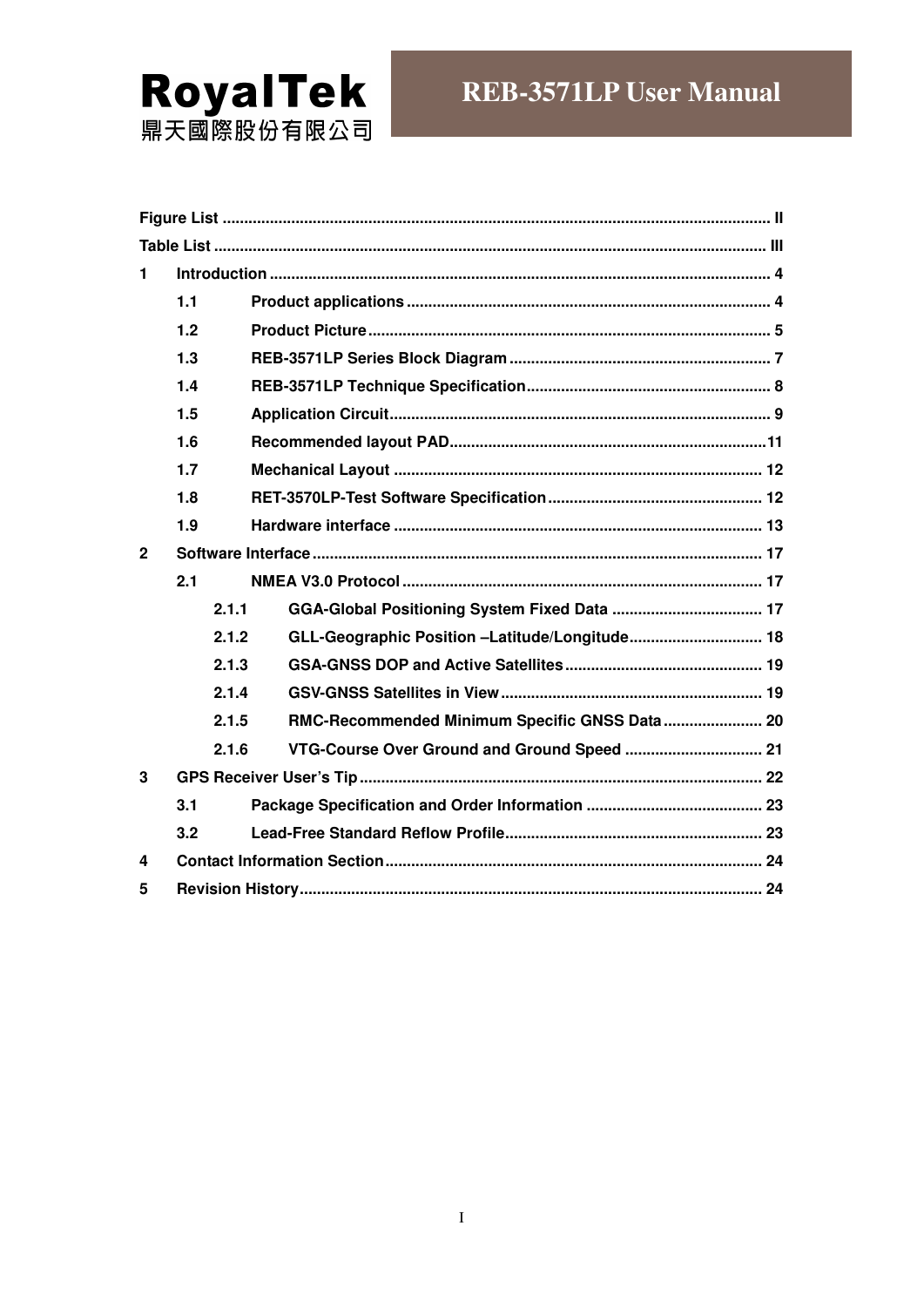

### **Figure List**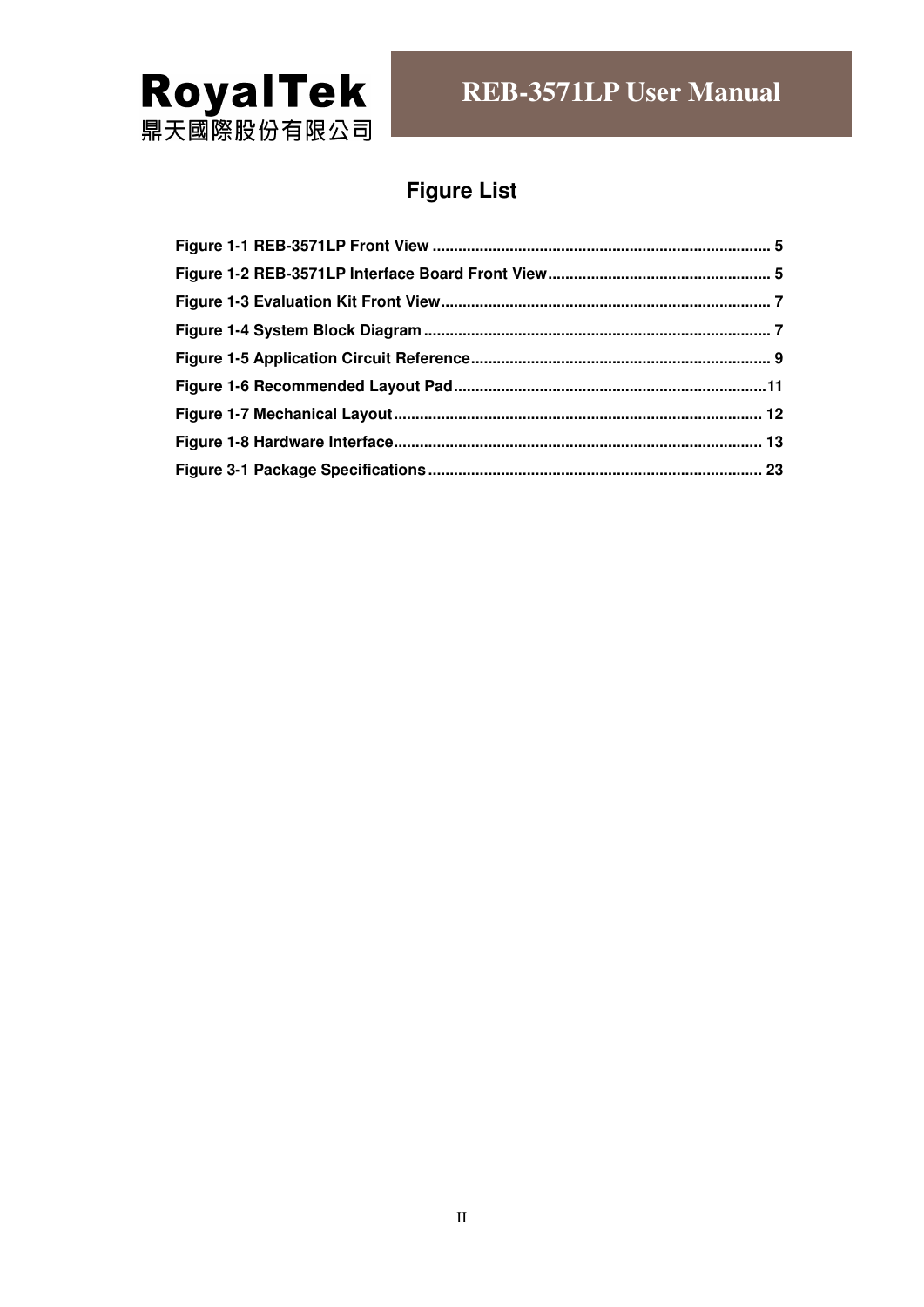

### **Table List**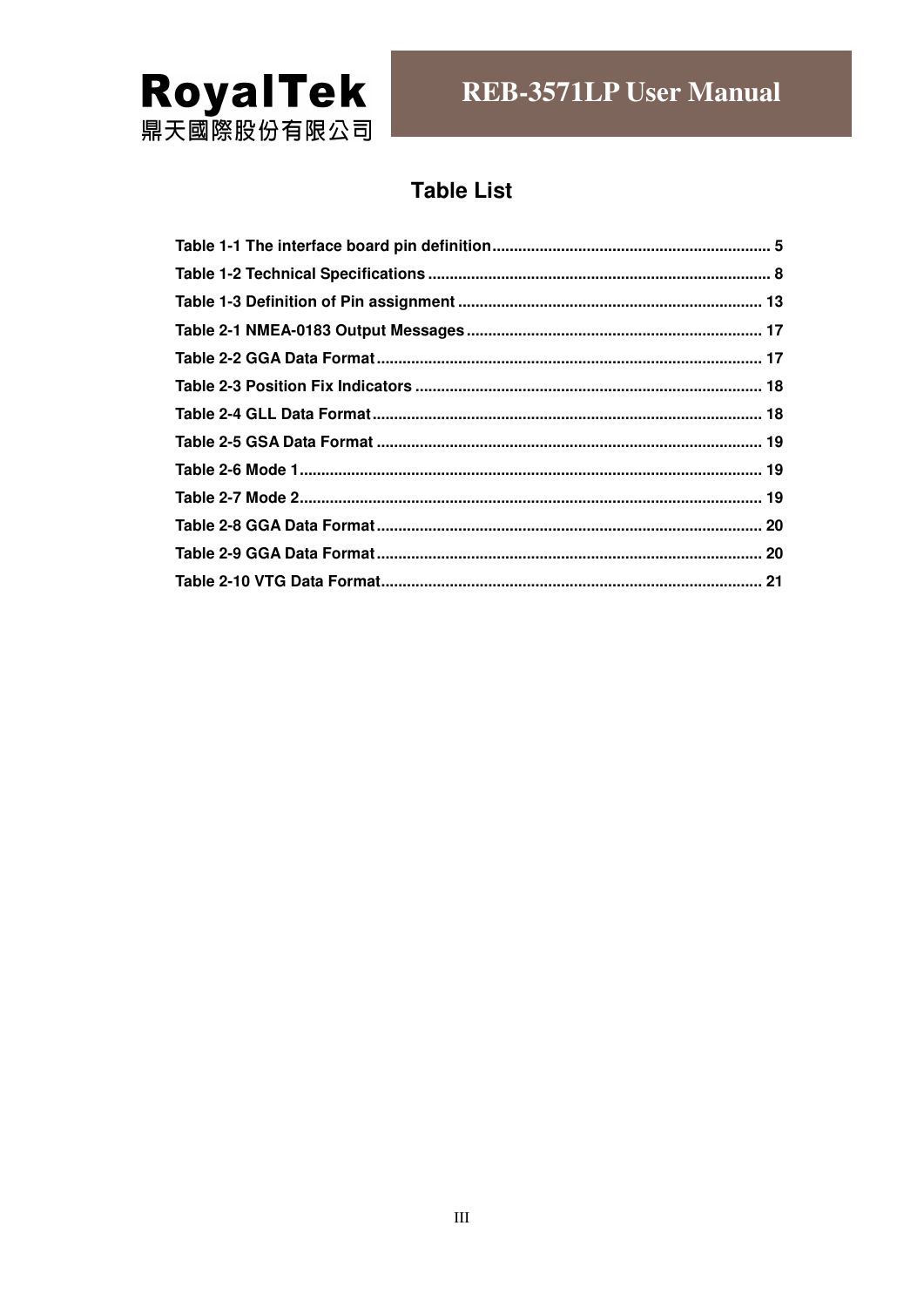# **RoyalTek** 鼎天國際股份有限公司

#### **1 Introduction**

RoyalTek REB-3571LP low power and small form factor board is the newest generation of RoyalTek GPS module. The module is powered by latest SiRF Star III single chip and RoyalTek proprietary navigation technology that provides you with stable and accurate navigation data. The smallest form factor and miniature design is the best choice to be embedded in a device such as portable navigation device, personal locator, speed camera detector and vehicle locator.

#### **Product Features**

- $\div$  20 parallel channels
- $\diamond$  SMT type with stamp holes
- $\div$  TCXO design
- $\div$  0.1 second reacquisition time
- $\Diamond$  Small form factor with embedded SiRF Star III single chip technology.
- $\Diamond$  NMEA-0183 compliant protocol/customize protocol.
- $\Diamond$  Enhanced algorithm for navigation stability
- $\Diamond$  Excellent sensitive for urban canyon and foliage environments.
- $\lozenge$  DGPSBAS (WAAS, EGNOS and MSAS) support
- $\Diamond$  Auto recovery while RTC crashes
- $\div$  Trickle power supported
- $\Leftrightarrow$  Build-in LNA and saw filter

#### **1.1** Product applications

- $\Diamond$  Automotive navigation
- $\Diamond$  Personal positioning and navigation
- $\Diamond$  Marine navigation
- $\Diamond$  Timing application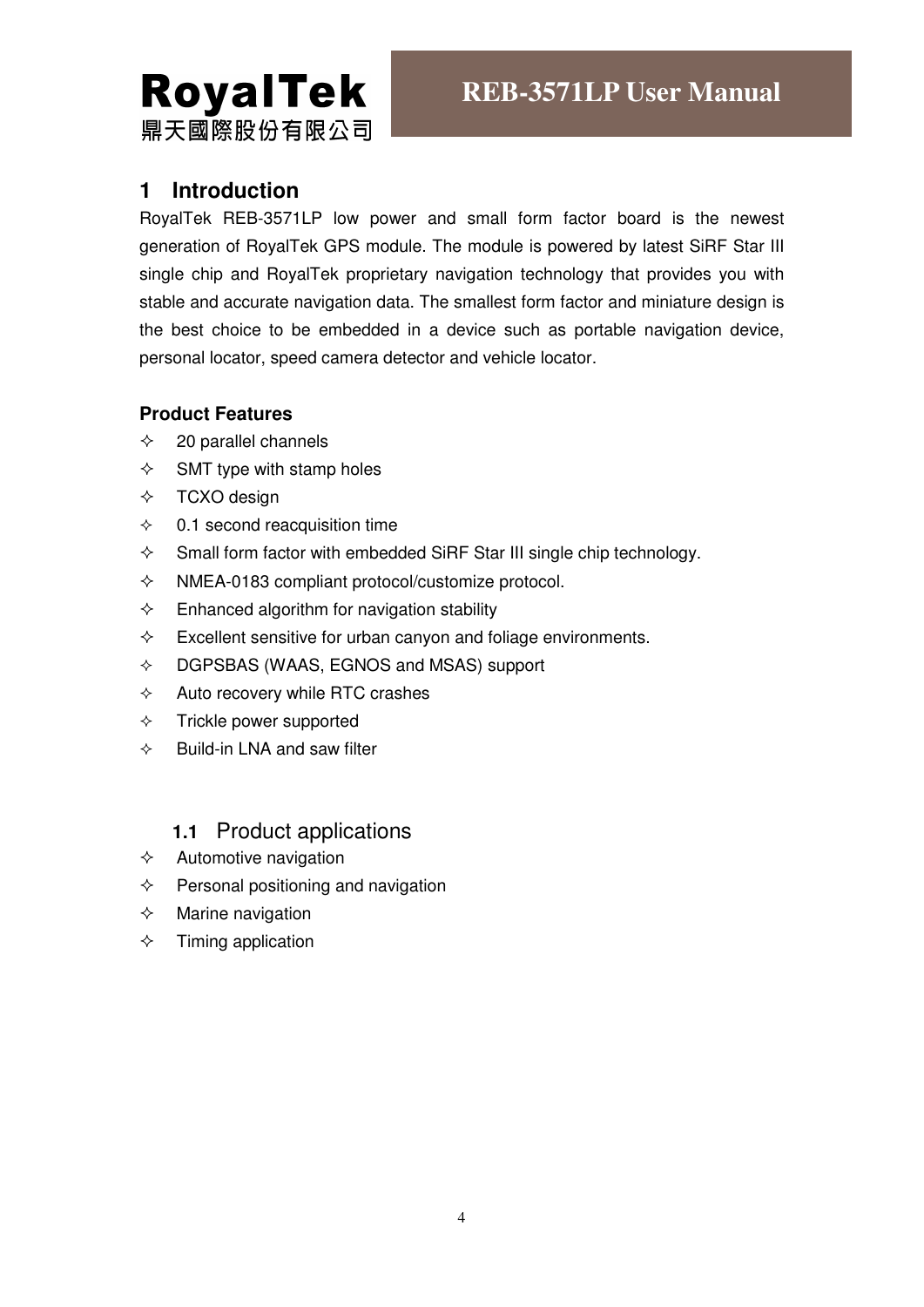

#### **1.2 Product Picture**

#### **REB-3571LP**



**Figure 1-1 REB-3571LP Front View**

**REB-3571LP Interface Board(Compatible with REB-3300 interface board)** 



**Figure 1-2 REB-3571LP Interface Board Front View** 

| PIN | <b>REB-3310</b>   | <b>REB-3570LP</b> | <b>REB-3571LP</b> |
|-----|-------------------|-------------------|-------------------|
|     | <b>VCC</b>        | V_GPS_3V3         | <b>VCC</b>        |
| 2   | <b>GND</b>        | <b>GND</b>        | <b>GND</b>        |
| 3   | <b>Bootselect</b> | Bootselect        | <b>Bootselect</b> |
| 4   | <b>RXA</b>        | RXA               | <b>RXA</b>        |
| 5   | TXA               | TXA               | TXA               |
| 6   | TXB               | TXB               | TXB               |
|     | <b>RXB</b>        | RXB               | RXB               |
| 8   | GPIO14            | N.C.              | GPIO14            |

|  |  | Table 1-1 The interface board pin definition |  |  |
|--|--|----------------------------------------------|--|--|
|--|--|----------------------------------------------|--|--|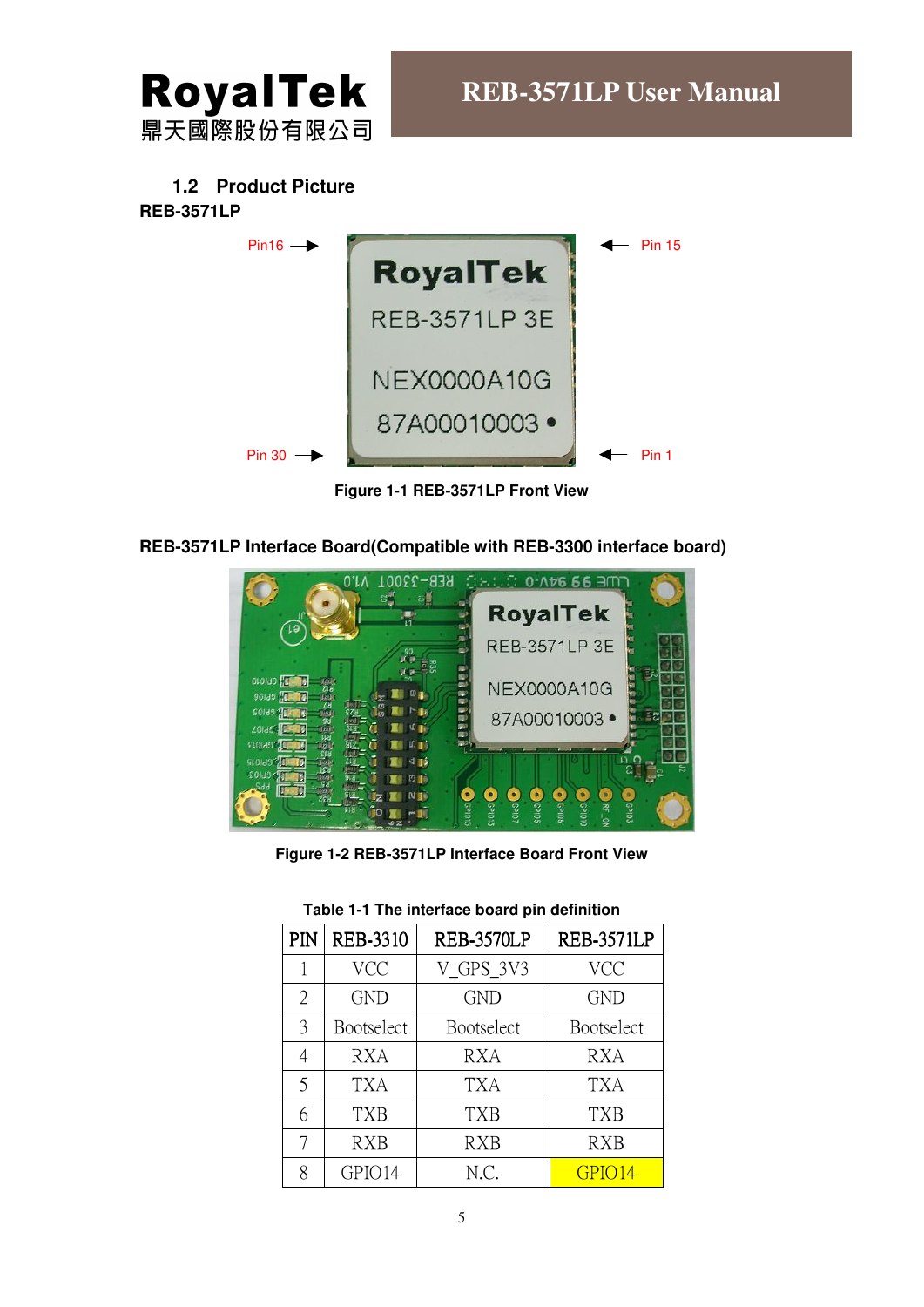## **RoyalTek** 鼎天國際股份有限公司

| 9  | RF-ON<br>RF-ON  |              | RF-ON           |
|----|-----------------|--------------|-----------------|
| 10 | <b>GND</b>      | <b>GND</b>   | <b>GND</b>      |
| 11 | <b>GND</b>      | N.C.         | <b>GND</b>      |
| 12 | <b>GND</b>      | N.C.         | <b>GND</b>      |
| 13 | <b>GND</b>      | <b>GND</b>   | <b>GND</b>      |
| 14 | <b>GND</b>      | N.C.         | <b>GND</b>      |
| 15 | <b>GND</b>      | <b>GND</b>   | <b>GND</b>      |
| 16 | <b>GND</b>      | <b>GND</b>   | <b>GND</b>      |
| 17 | RF-IN           | GPS_RF_IN    | RF-IN           |
| 18 | <b>GND</b>      | <b>GND</b>   | <b>GND</b>      |
| 19 | V-ANT           | V-ANT IN     | V-ANT           |
| 20 | VCC-RF          | VCC_RF_OUT   | VCC-RF          |
| 21 | V-BAT           | V_RTC_3V3    | V-BAT           |
| 22 | <b>RESET-IN</b> | <b>RESET</b> | <b>RESET-IN</b> |
| 23 | GPIO10          | N.C.         | GPIO10          |
| 24 | GPIO1           | N.C.         | GPIO1           |
| 25 | GPIO5           | GPIO4        | GPIO4           |
| 26 | GPIO0           | GPIO0        | GPIO0           |
| 27 | GPIO13          | N.C.         | GPIO13          |
| 28 | GPIO15          | N.C.         | GPIO15          |
| 29 | PPS             | <b>PPS</b>   | PPS             |
| 30 | <b>GND</b>      | <b>GND</b>   | <b>GND</b>      |
| 31 | <b>NO PAD</b>   | N.C.         | <b>NO PAD</b>   |

#### **RoyalTek Evaluation Kit REV-2000 for REB-3571LP(Compatible with REB-3300 evaluation kit)**

(Please refer to RoyalTek Evaluation Kit REV-2000 for REB-3310 Operational Manual

for more information) **Figure 1-3 Evaluation Kit Front View**

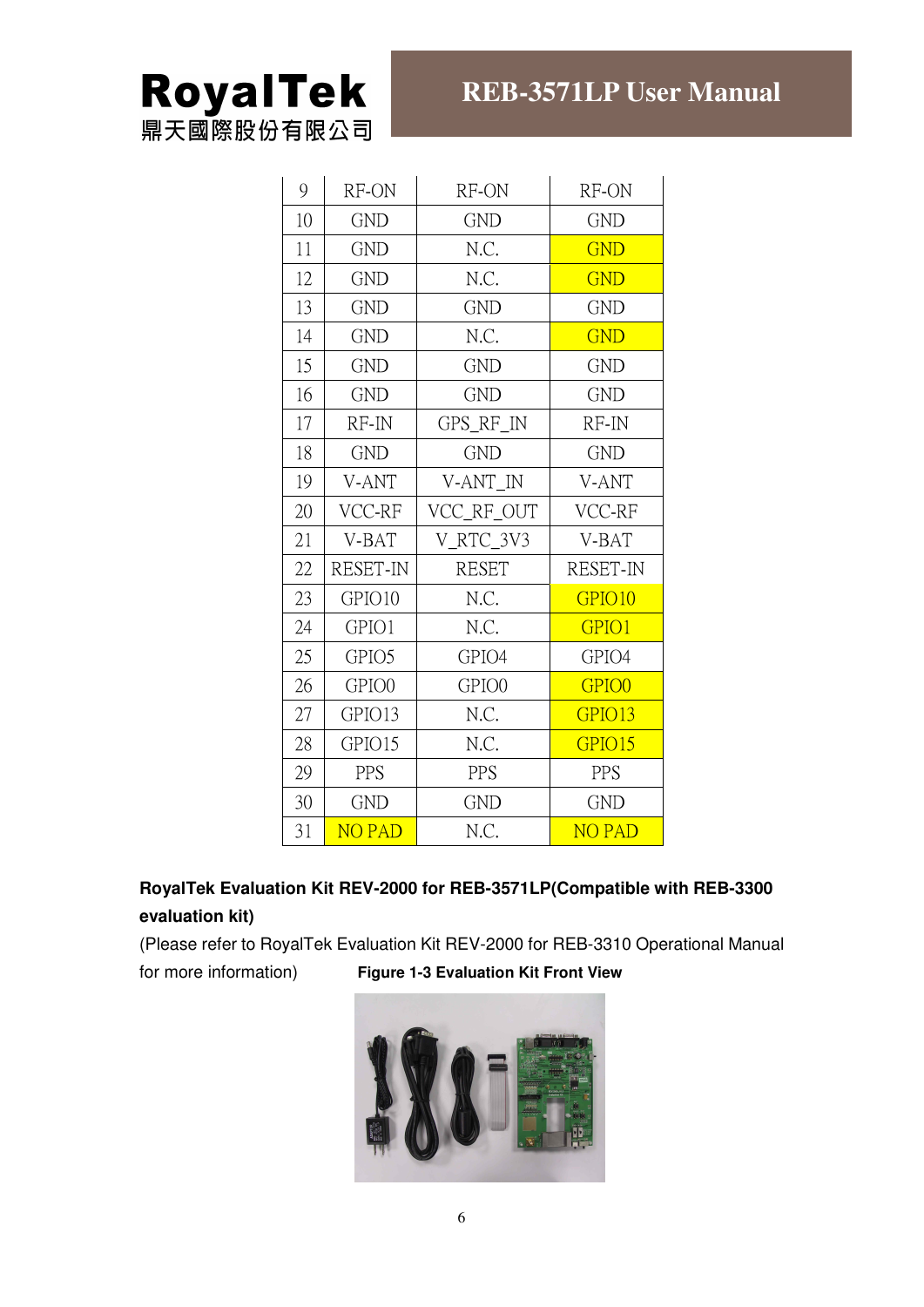

#### **1.3 REB-3571LP Series Block Diagram**

REB-3571LP engine board consists of SiRF star III single chipset technology; 4Mbits flash memory, and proprietary software. The system is described as follows.

- a. External antenna.
- b. 4 Mega bits flash memory
- c. 30 pin I/O pin



#### **Figure 1-5 System Block Diagram**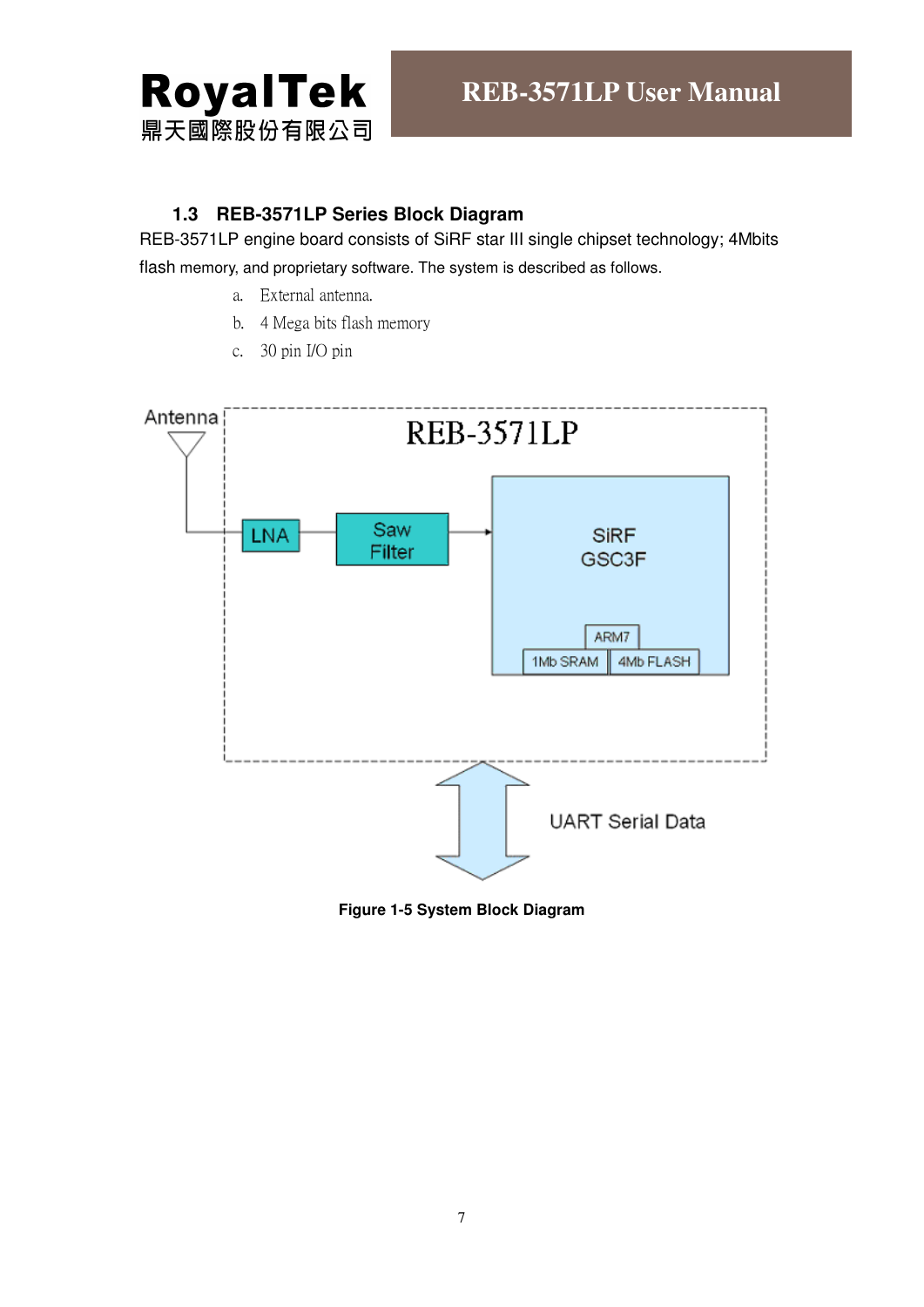

#### **1.4 REB-3571LP Technique Specification**

**Impedance**:**50**Ω

| <b>No</b>                                                  | Function                                                                | Specification                                            |  |  |  |  |
|------------------------------------------------------------|-------------------------------------------------------------------------|----------------------------------------------------------|--|--|--|--|
|                                                            | <b>GPS</b> receiver                                                     |                                                          |  |  |  |  |
| $\mathbf{1}$                                               | SiRF Star III, GSC3f/LP<br>Chipset<br>(Digital, RF in a single package) |                                                          |  |  |  |  |
| $\overline{c}$                                             | Frequency                                                               | L1 1575.42MHz.                                           |  |  |  |  |
| 3                                                          | Code                                                                    | C.A. Code.                                               |  |  |  |  |
| $\overline{4}$                                             | Channels                                                                | 20 parallel                                              |  |  |  |  |
| 5                                                          | Sensitivity (Acquisition)                                               | It shall show $C/No \geq 40$ dB-Hz when external power   |  |  |  |  |
|                                                            |                                                                         | $= -130$ dBm.                                            |  |  |  |  |
| 6                                                          | Chip set cold start                                                     | 35s @ open sky (Typical)                                 |  |  |  |  |
| $\overline{7}$                                             | Chip set warm start                                                     | 35s @ open sky (Typical)                                 |  |  |  |  |
| 8                                                          | Chip set hot start                                                      | 1s @ open sky (Typical)                                  |  |  |  |  |
| 9                                                          | Reacquisition                                                           | less than 1s                                             |  |  |  |  |
| 10                                                         | Position accuracy                                                       | 10 meters at 2D RMS.                                     |  |  |  |  |
| 11                                                         | Maximum altitude                                                        | 18000 m                                                  |  |  |  |  |
| 12                                                         | Maximum velocity                                                        | 514 m/s                                                  |  |  |  |  |
| 13                                                         | Trickle power mode                                                      | Duty cycle $\leq$ 34%. (Variable)                        |  |  |  |  |
| 14                                                         | Update rate                                                             | Continuous operation: 1Hz                                |  |  |  |  |
| 15                                                         | <b>Testability</b>                                                      | It shall be able to be tested by SiRF test IV and single |  |  |  |  |
|                                                            | channel simulator.                                                      |                                                          |  |  |  |  |
| 16                                                         | Protocol setup                                                          | It shall store the protocol setup in the SRAM memory.    |  |  |  |  |
| 17                                                         | <b>DGPS</b>                                                             | <b>WAAS, EGNOS</b>                                       |  |  |  |  |
| Interface                                                  |                                                                         |                                                          |  |  |  |  |
| 18                                                         | <b>LNA</b>                                                              | 15dB Gain. (Typical)                                     |  |  |  |  |
| 19                                                         | I/O Pin                                                                 | 30pin                                                    |  |  |  |  |
|                                                            | Power consumption                                                       |                                                          |  |  |  |  |
| 21                                                         | Vcc                                                                     | DC 3.3 ±5%                                               |  |  |  |  |
| 22                                                         | Current                                                                 | Avg. Acquisition <50mA@3.3V(without ext. antenna)        |  |  |  |  |
|                                                            |                                                                         | Avg. Tracking<48mA@3.3V(without ext. antenna)            |  |  |  |  |
|                                                            | Environment                                                             |                                                          |  |  |  |  |
| Operating : -40 $\sim$ 85 $\degree$ C<br>23<br>Temperature |                                                                         |                                                          |  |  |  |  |
| Storage: $-40 \sim 85^{\circ}$ C                           |                                                                         |                                                          |  |  |  |  |
| 24                                                         | Humidity                                                                | ≤95%                                                     |  |  |  |  |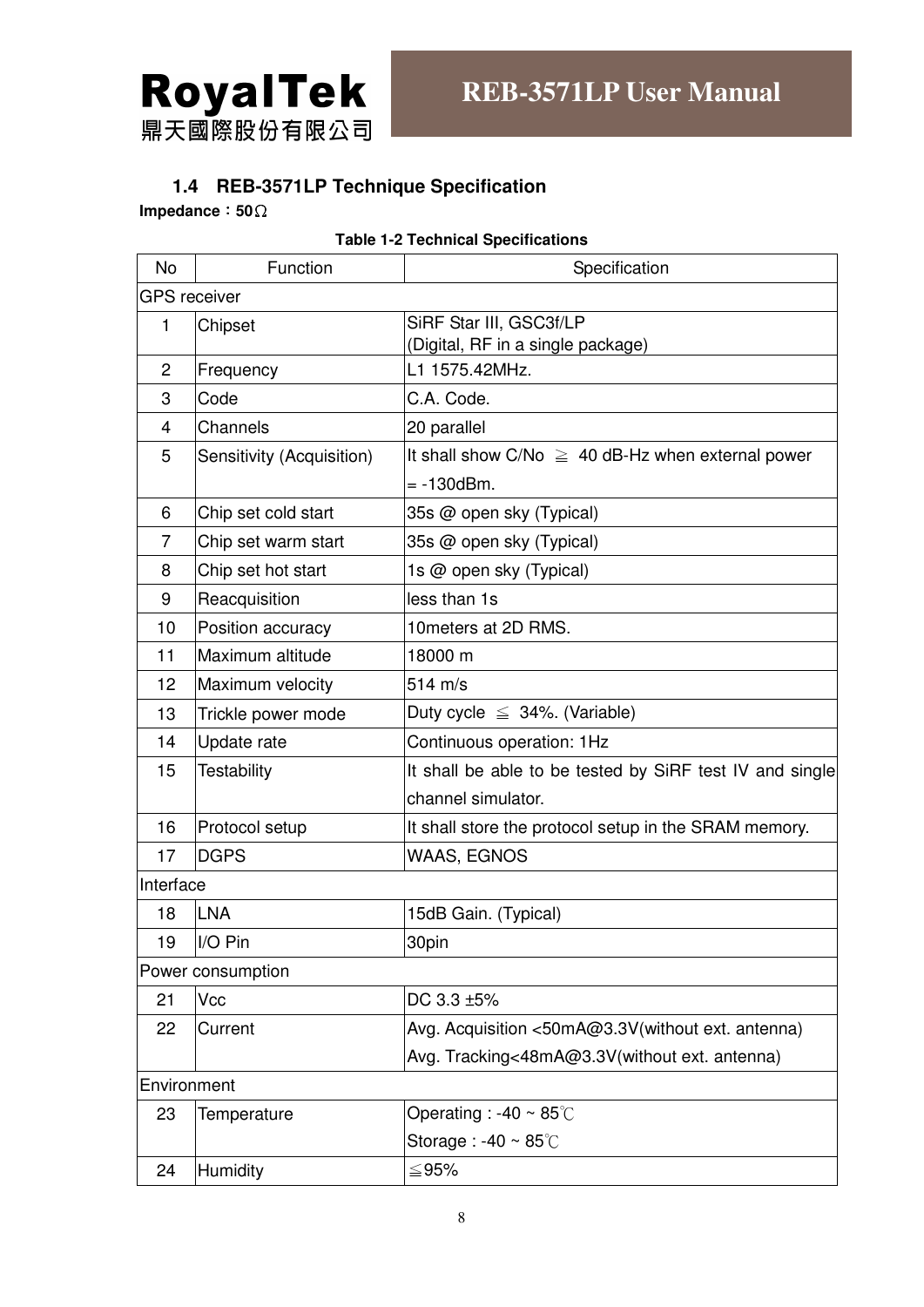

**1.5 Application Circuit** 



**Figure 1-6 Application Circuit Reference** 

Note:

(1) Ground Planes:

These  $pin(2,10-16 \cdot 18 \cdot 30)$  should be connect to ground.

(2) Serial Interface:

(Ⅰ) The TXA pin is the serial output data (Default NMEA) .

(Ⅱ) The TXB pin is the serial output data (Default Null) .

 $(\mathbb{II})$  The RXA pin is the serial input data (Default NMEA).

(Ⅳ) The RXB pin is the serial input data (Default Null).

(3) Backup Battery:

When module is working, must to supply VCC 3V3(P1) and

V\_RTC\_3V3 (P21) power at the same time.

It's recommended to connect a backup battery to V\_RTC\_3V3 pin.

In order to enable the warm start and hot start features of the GPS receiver.

If you use backup battery, should be add a bypassing capacitor (10uF) at

V RTC 3V3 pin. It can reduce noise and increase the stability.

(4) RF\_IN:

Connecting to the antenna has to be routed on the PCB. The transmission line must to controlled impedance to connect RF\_IN to the antenna or antenna connector of your choice. (Impedance  $50\Omega$ )

(5) Power:

Connect VCC  $3V3$  pin to DC +3.3V. The power supply must add bypassing capacitor (10uF and 0.1uF).It can reduce the Noise from power supply and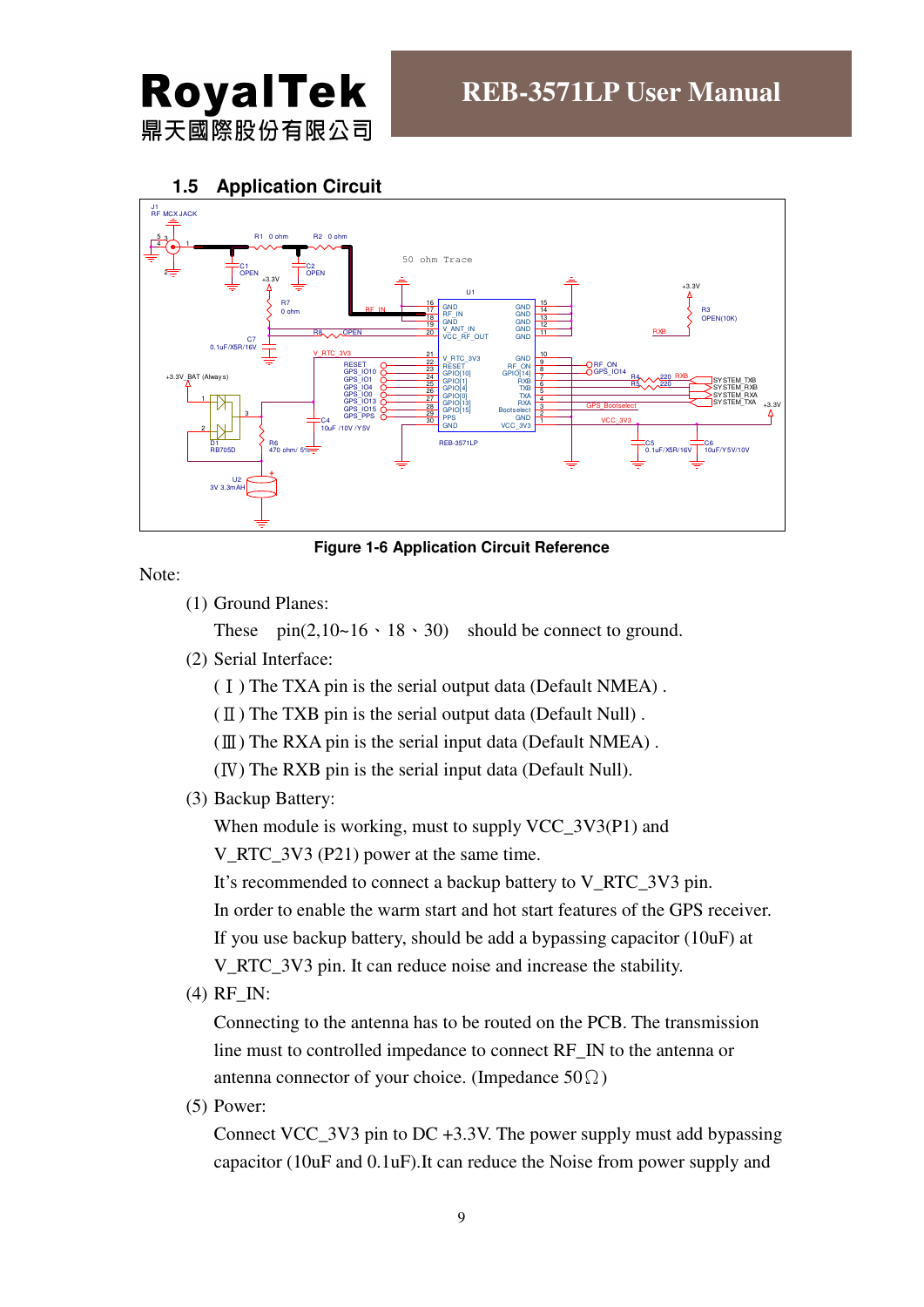**RoyalTek** 鼎天國際股份有限公司

increase power stability.

(6) Active antenna bias voltage:

The VCC\_RF\_OUT pin (pin 20) is provide voltage 2.85V. If you use active antenna, you can connect this pin to V\_ANT\_IN pin (pin 19) to provide bias voltage of active antenna. The bias voltage will be through GPS\_RF\_IN pin to provide active antenna bias voltage from Vcc\_RF\_OUT pin. If your bias voltage of active antenna isn't 2.85V, you can input bias voltage to V\_ANT\_IN pin (pin 19).And input bias voltage of you need. The input bias voltage will through GPS\_RF\_IN pin to provide active antenna bias voltage from V\_ANT\_IN pin.

PS:

(1) The maximum power consumption of active antenna is about 85mW.

(2) The input gain ranges are 19~ 22dB.

(7) GPIO:

The GPIO pin is recommended to connect to serial resistance( $220\Omega$ ), if use the GPIO function.

If no use GPIO functions, it doesn't connect anything.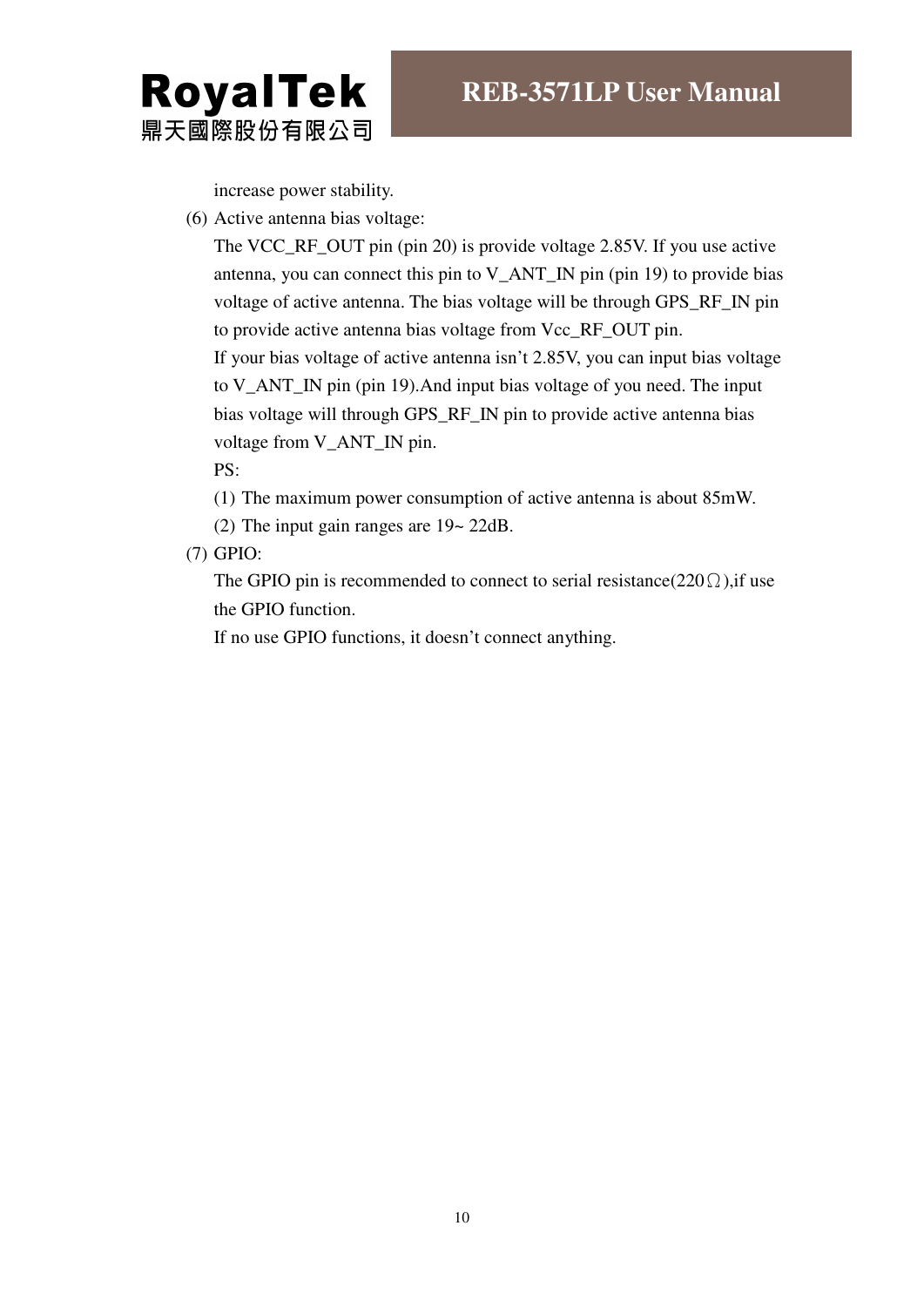

#### **1.6 Recommended layout PAD**



**Figure 1-7 Recommended Layout Pad**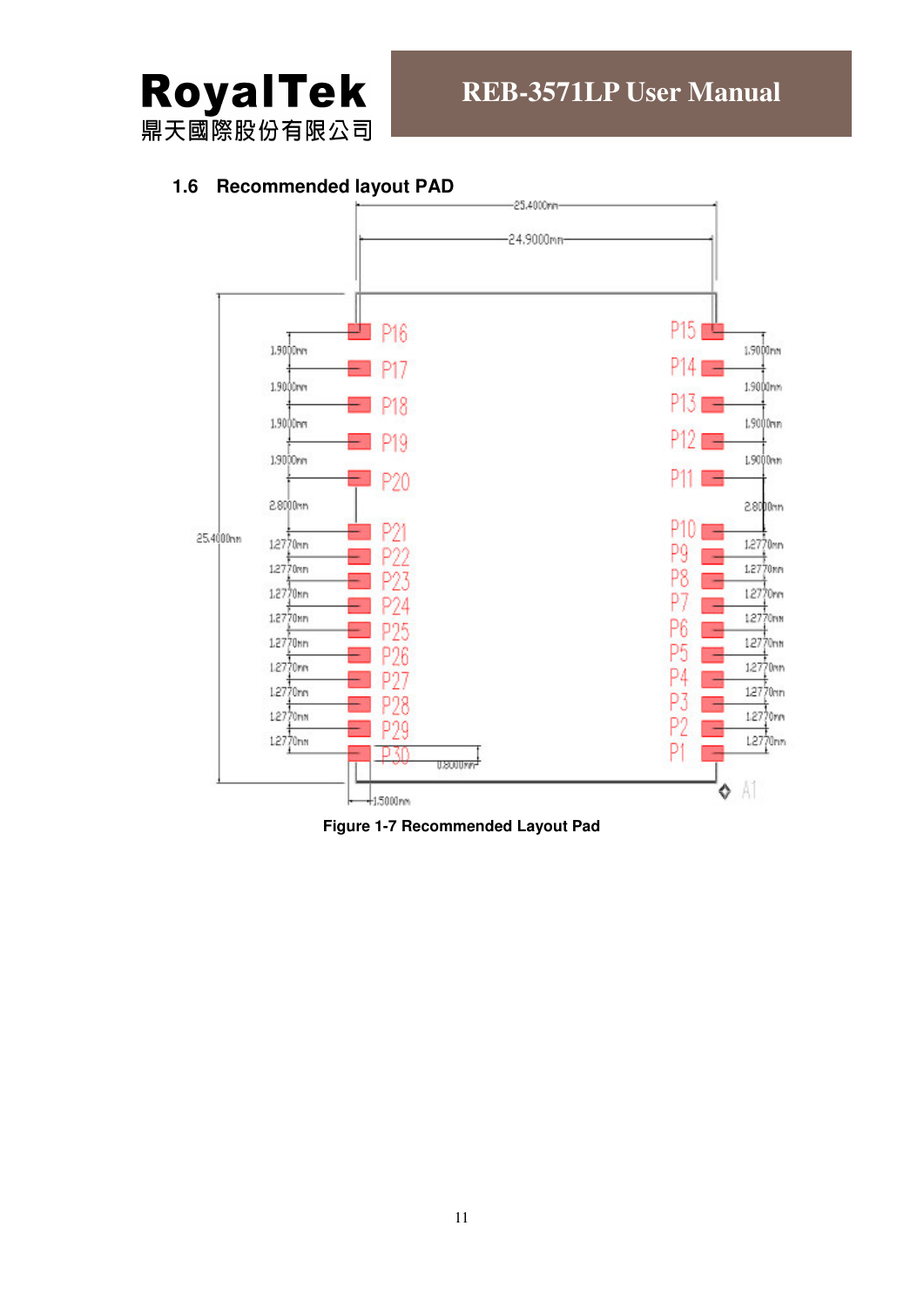

#### **1.7 Mechanical Layout**

## REB-3571LP





| 1.8 REB-3571LP-Test Software Specification |  |
|--------------------------------------------|--|
|                                            |  |

| <b>No</b> | Function            | Specification        |
|-----------|---------------------|----------------------|
|           | Clock offset        | 88000Hz≤量測値≤104000Hz |
| 2         | <b>Clock Drift</b>  | 量測値≦200Hz            |
| 3         | C/No Hi Power Mean  | 量測值≧39dB             |
| 4         | C/No Hi Power Sigma | 量測値≦2dB              |
| 5         | <b>Bit Sync</b>     | 量測値≦5 Sec            |
| 6         | Frame Sync          | 量測値≦28 Sec           |
| 7         | <b>Phase Error</b>  | 量測値≦0.22             |
| 8         | RTC 測試              |                      |
|           | RTC Frequency 測試    | 31000≤量測値≤33500      |

#### 可靠性及品質目標

MTBF > 10000 hours.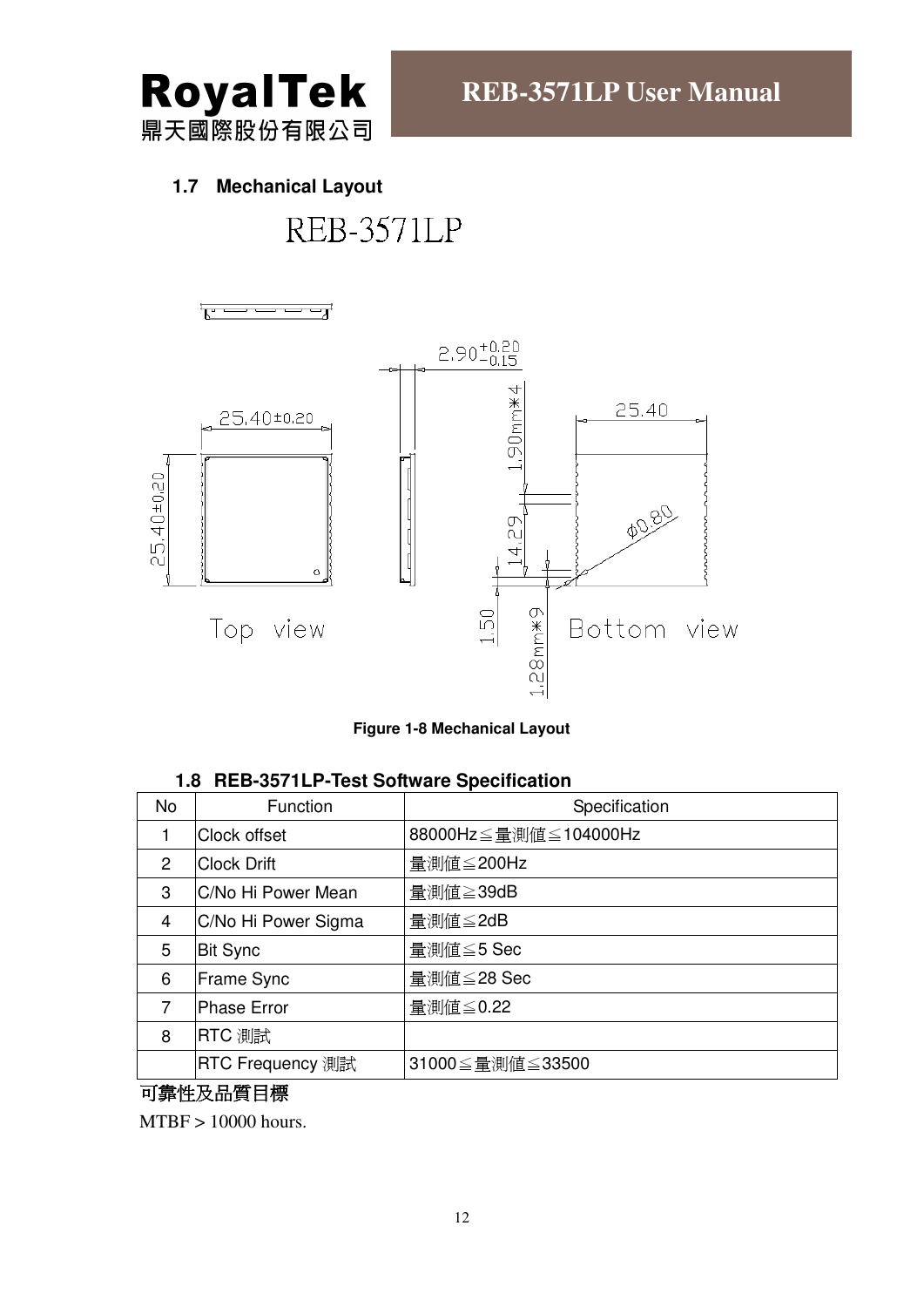

#### **1.9 Hardware interface**



#### **Figure 1-9 Hardware Interface**

|  |  |  |  |  | Table 1-3 Definition of Pin assignment |
|--|--|--|--|--|----------------------------------------|
|--|--|--|--|--|----------------------------------------|

| Pin<br>#       | Signal Name       | 1/O | Description    | Characteristics                    |                                    |
|----------------|-------------------|-----|----------------|------------------------------------|------------------------------------|
| I1             | VCC 3V3           |     | DC Supply      | DC +3.3V±5%                        |                                    |
|                |                   |     | Voltage input  |                                    |                                    |
| $\overline{2}$ | <b>GND</b>        | G   | Ground         | Reference Ground                   |                                    |
| 3              | <b>Bootselect</b> |     | Boot mode      | $3.15V \ge V_{\mu} \ge 2.0V$       | $-0.3V \le V_{\text{H}} \le 0.86V$ |
| $\overline{A}$ | <b>RXA</b>        |     | Serial port A  | $3.15V \ge V_{\mu} \ge 2.0V$       | $-0.3V \le V_{\text{H}} \le 0.86V$ |
| 5              | <b>TXA</b>        | O   | Serial port A  | $2.85V \ge V_{OH} \ge 2.14V$       | $V_{OL} \leq 0.71V$                |
| 6              | <b>TXB</b>        | O   | Serial port B  | $2.85V \ge V_{OH} \ge 2.14V$       | $V_{oi} \leq 0.71V$                |
| $\overline{7}$ | <b>RXB</b>        |     | Serial port B  | $3.15V \ge V_{\text{th}} \ge 2.0V$ | $-0.3V \le V_{\text{H}} \le 0.86V$ |
| $8\phantom{1}$ | GPIO[14]          | I/O | General        | $3.15V \ge V_{\mu} \ge 2.0V$       | $-0.3V \le V_{\text{H}} \le 0.86V$ |
|                |                   |     | purpose I/O    | $2.85V \ge V_{OH} \ge 2.14V$       | $V_{OL} \leq 0.71V$                |
| l9             | RF ON             | O   | Indicates      | $V_{OH} = 2.85V$                   | $V_{\alpha} = 0V$                  |
|                |                   |     | power state of |                                    |                                    |
|                |                   |     | RF part        |                                    |                                    |
| 10             | <b>GND</b>        | G   | Ground         | Reference Ground                   |                                    |
| 11             | <b>GND</b>        | G   | Ground         | Reference Ground                   |                                    |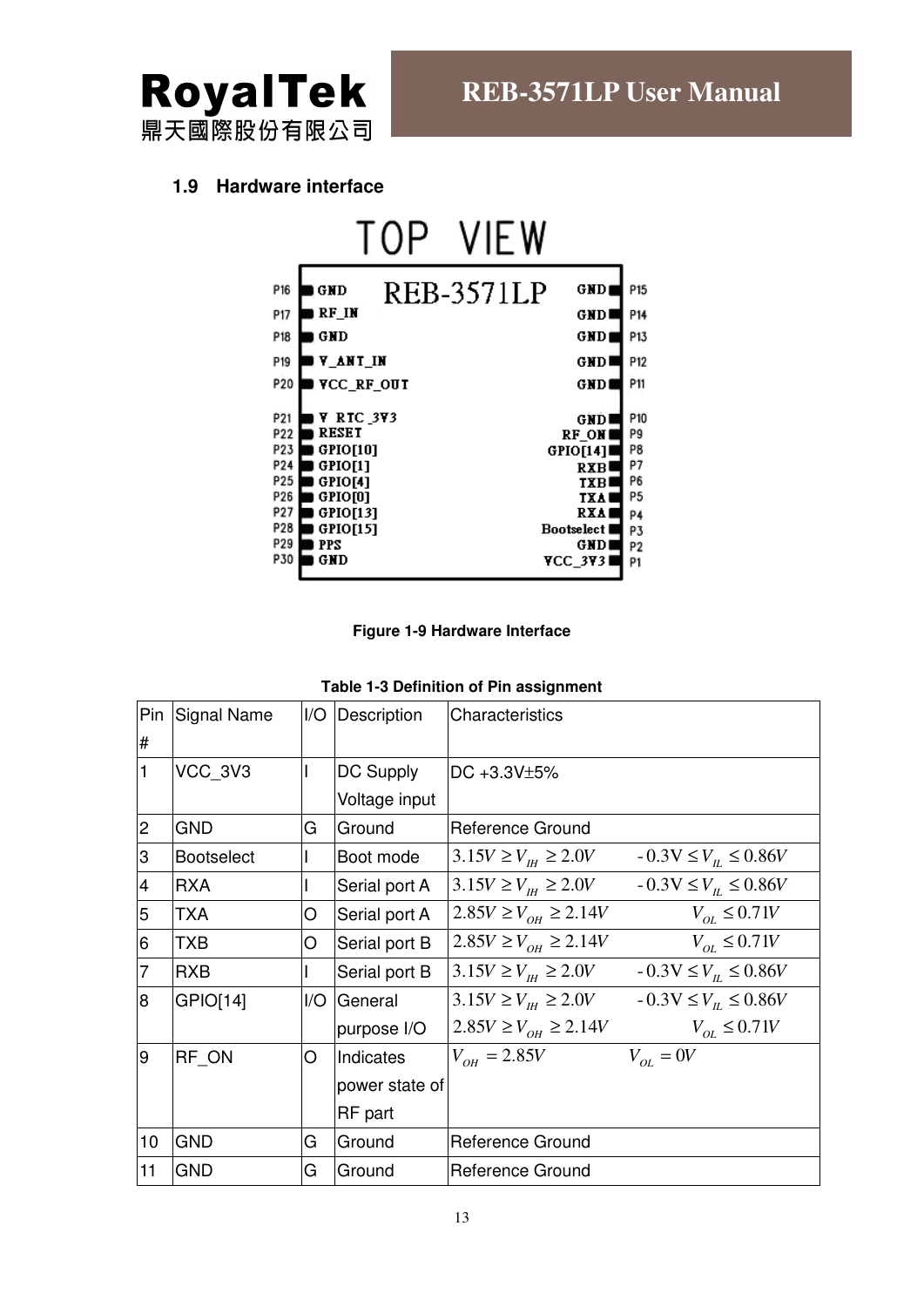# **RoyalTek**<br>鼎天國際股份有限公司

### **REB-3571LP User Manual**

| 12 | <b>GND</b> | G                       | Ground            | <b>Reference Ground</b>                                                  |  |  |
|----|------------|-------------------------|-------------------|--------------------------------------------------------------------------|--|--|
| 13 | <b>GND</b> | G                       | Ground            | <b>Reference Ground</b>                                                  |  |  |
| 14 | <b>GND</b> | G                       | Ground            | <b>Reference Ground</b>                                                  |  |  |
| 15 | <b>GND</b> | G                       | Ground            | Reference Ground                                                         |  |  |
| 16 | <b>GND</b> | G                       | Ground            | <b>Reference Ground</b>                                                  |  |  |
| 17 | RF_IN      |                         | <b>GPS Signal</b> | 50 Ω @1.57542GHz                                                         |  |  |
|    |            |                         | input             |                                                                          |  |  |
| 18 | <b>GND</b> | G                       | Ground            | <b>Reference Ground</b>                                                  |  |  |
| 19 | V_ANT_IN   |                         | Active            | Receiving DC power supply for active antenna                             |  |  |
|    |            |                         | Antenna Bias      | bias.                                                                    |  |  |
|    |            |                         | voltage           |                                                                          |  |  |
| 20 | VCC RF OUT | O                       | Supply            | DC +2.85V ±2%                                                            |  |  |
|    |            |                         |                   | Antenna Bias   Current<30mA                                              |  |  |
|    |            |                         | voltage           |                                                                          |  |  |
| 21 | V RTC 3V3  |                         | Backup            | $DC + 2.5 \sim +3.6V$                                                    |  |  |
|    |            |                         |                   | voltage supply $Current \leq 10uA$                                       |  |  |
| 22 | Reset      |                         |                   | Reset (Active $ V_{\text{H}} > 2.3V V_{\text{H}} < 0.8V$                 |  |  |
|    |            |                         | low)              |                                                                          |  |  |
| 23 | GPIO[10]   | 1/O                     | General           | $3.15V \ge V_{\mu} \ge 2.0V$<br>$-0.3V \le V_L \le 0.86V$                |  |  |
|    |            |                         | purpose I/O       | $2.85V \ge V_{OH} \ge 2.14V$<br>$V_{OL} \leq 0.71V$                      |  |  |
| 24 | GPIO[1]    | I/O                     | General           | $3.15V \ge V_H \ge 2.0V$ $-0.3V \le V_L \le 0.86V$                       |  |  |
|    |            |                         | purpose I/O       | $V_{OL} \leq 0.71V$<br>$2.85V \ge V_{OH} \ge 2.14V$                      |  |  |
| 25 | GPIO[4]    | $\mathsf{I}/\mathsf{O}$ | General           | $3.15V \ge V_H \ge 2.0V$ $-0.3V \le V_H \le 0.86V$                       |  |  |
|    |            |                         | purpose I/O       | $V_{o\scriptscriptstyle L} \leq 0.71 V$<br>$2.85V \ge V_{OH} \ge 2.14V$  |  |  |
| 26 | GPIO[0]    |                         | I/O General       | $3.15V \ge V_{th} \ge 2.0V$<br>$-0.3V \le V_L \le 0.86V$                 |  |  |
|    |            |                         | purpose I/O       | $2.85V \ge V_{OH} \ge 2.14V$<br>$V_{OL} \leq 0.71V$                      |  |  |
| 27 | GPIO[13]   | I/O                     | General           | $-0.3V \le V_L \le 0.86V$<br>$3.15V \ge V_{\mu} \ge 2.0V$                |  |  |
|    |            |                         | purpose I/O       | $2.85V \ge V_{OH} \ge 2.14V$<br>$V_{OL} \leq 0.71V$                      |  |  |
| 28 | GPIO[15]   | I/O                     | General           | $-0.3V \le V_L \le 0.86V$<br>$3.15V \ge V_{\mu} \ge 2.0V$                |  |  |
|    |            |                         | purpose I/O       | $2.85V \ge V_{OH} \ge 2.14V$<br>$V_{OL} \leq 0.71V$                      |  |  |
| 29 | <b>PPS</b> | O                       |                   | One pulse per $3.15V \geq V_{th} \geq 2.0V$<br>$-0.3V \le V_L \le 0.86V$ |  |  |
|    |            |                         | second            |                                                                          |  |  |
| 30 | <b>GND</b> | G                       | Ground            | <b>Reference Ground</b>                                                  |  |  |

#### **Definition of Pin assignment**

.**VCC\_3V3 (+3.3V DC power Input)**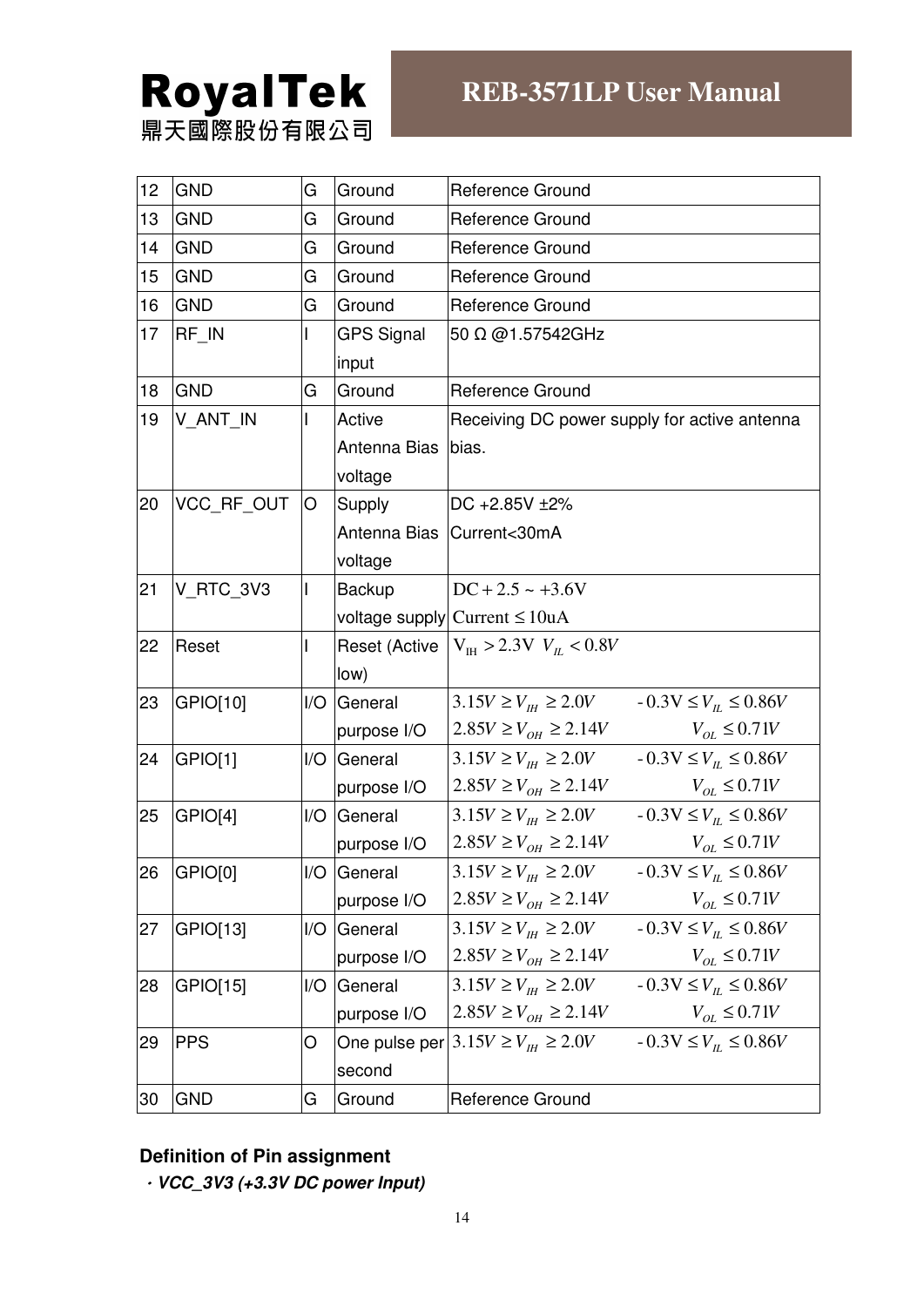

This is the DC power supply input pin for GPS system. It provides voltage to module.

#### .**GND**

GND provides the ground .

#### .**Boot**

Set this pin to high for programming flash.

#### .**RXA**

This is the main receiver channel and is used to receive software commands to the board from SIRFdemo software or from user written software.

#### .**RXB**

This is the auxiliary receiving channel and is used to input differential corrections to the board to enable DGPS navigation.

#### .**TXA**

This is the main transmitting channel and is used to output navigation and measurement data to SiRFdemo or user written software.

#### .**TXB**

For user's application (not currently used).

#### .**RF\_ON**

This pin indicates state of RF voltage.

#### .**GPS\_RF\_IN**

This pin receives GPS analog signal. The line on the PCB between the antenna(or antenna connector) has to be a controlled impedance line (Microstrip at  $50\Omega$ ).

#### .**V\_ANT\_IN**

This pin is reserved as external DC power supply input for active antenna.

If using 2.85V active antenna, pin 20 has to be connected to pin 19.

If using 3.3V or 5V active antenna ,this pin has to be connected to 3.3V or 5V power supply.

PS: The current must be  $\leq 100$ mA and voltage  $\leq 12V$ , if using external power supply.

#### .**VCC\_RF\_OUT**

This pin can provide power 30mA@2.85V for active antenna.

#### .**Reset**

This pin provides an active-low reset input to the board. It causes the board to reset and start searching for satellites. If not utilized, it may be left open.

#### .**PPS**

This pin provides one pulse-per-second output from the board, which is synchronized to GPS time. This is not available in Trickle Power mode.

.**V\_RTC\_3V3 (Backup battery)**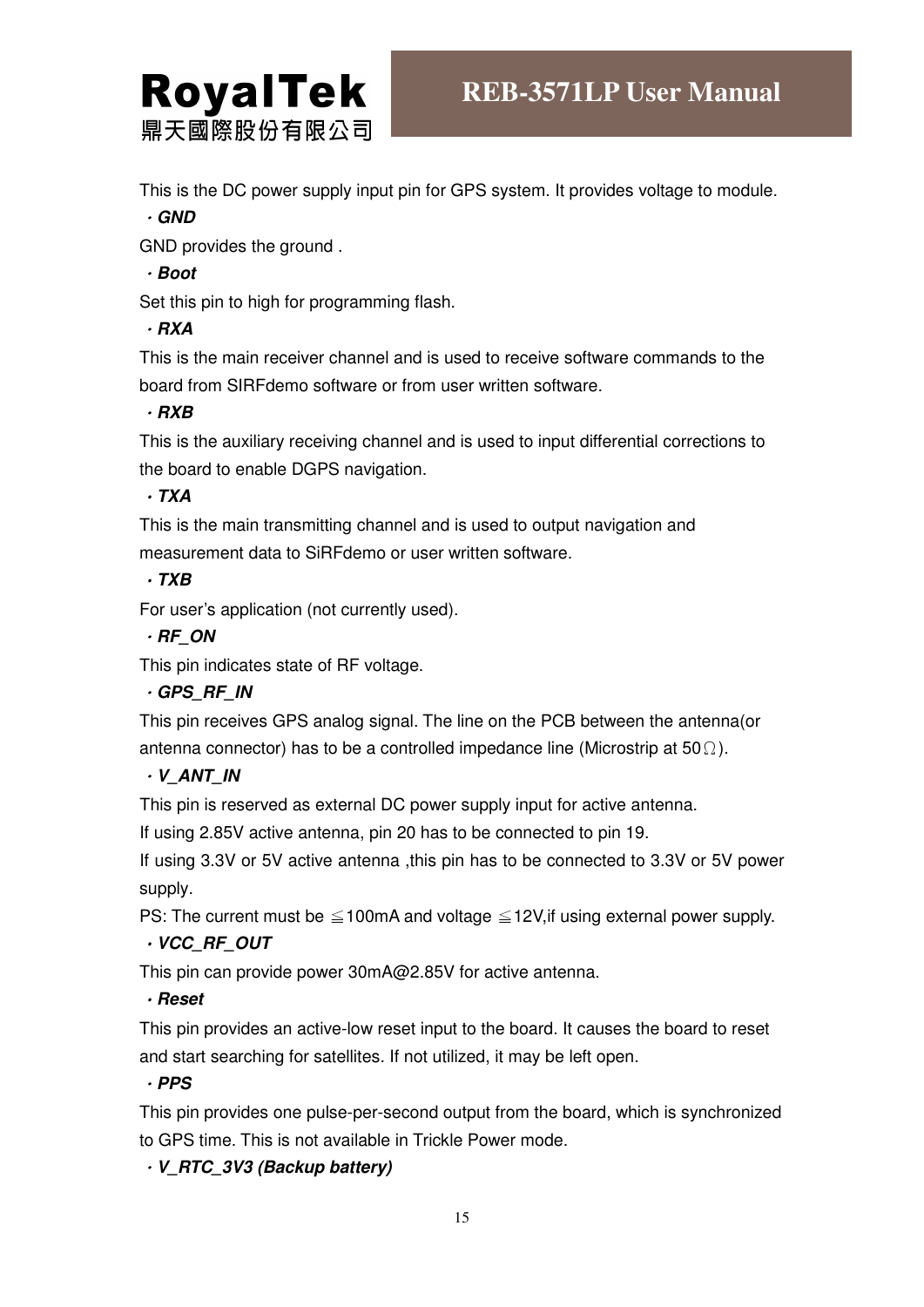

This is the battery backup input that powers the SRAM and RTC when main power is removed. Typical current draw is 10uA.

The supply voltage should be between 2.5V and 3.6V.

#### .**GPIO Functions**

Several I/Os are connected to the digital interface connector for custom applications.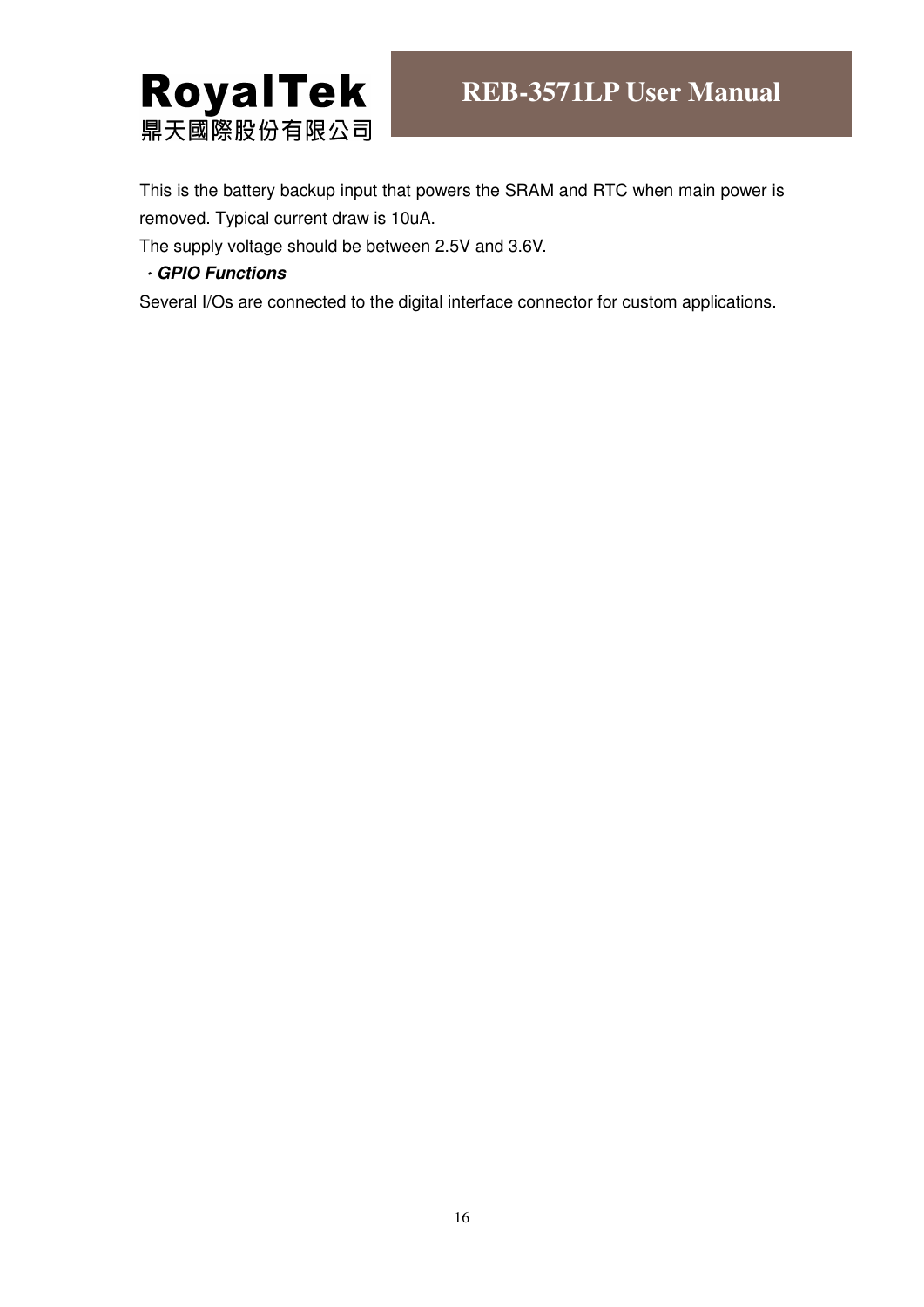

#### **2 Software Interface**

#### **2.1 NMEA V3.0 Protocol**

Its output signal level is TTL: 4800 bps (default), 8 bit data, 1 stop bit and no parity. It supports the following NMEA-0183

Messages: GGA, GLL, GSA, GSV, RMC and VTG.

NMEA Output Messages: the Engine board outputs the following messages as shown in Table 2-1:

| GGA<br>Global positioning system fixed data          | <b>NMEA Record</b> | <b>Description</b>                           |
|------------------------------------------------------|--------------------|----------------------------------------------|
|                                                      |                    |                                              |
|                                                      | GLL                | Geographic position $-$ latitude / longitude |
| GNSS DOP and active satellites<br>GSA                |                    |                                              |
| GSV<br><b>GNSS</b> satellites in view                |                    |                                              |
| Recommended minimum specific GNSS data<br><b>RMC</b> |                    |                                              |
| Course over ground and ground speed<br>VTG           |                    |                                              |

#### **Table 2-1 NMEA-0183 Output Messages**

#### **2.1.1 GGA-Global Positioning System Fixed Data**

Table 2-2 contains the values of the following example: \$GPGGA, 161229.487, 3723.2475, N, 12158.3416, W, 1, 07, 1.0, 9.0, M, , , ,0000\*18

#### **Table 2-2 GGA Data Format**

| <b>Example</b> | <b>Units</b> | <b>Description</b>               |
|----------------|--------------|----------------------------------|
| \$GPGGA        |              | GGA protocol header              |
| 161229.487     |              | hhmmss.sss                       |
| 3723.2475      |              | ddmm.mmmm                        |
| N              |              | N=north or S=south               |
| 12158.3416     |              | Dddmm.mmmm                       |
| w              |              | E=east or W=west                 |
| 1              |              | See Table 2-1                    |
| 07             |              | Range 0 to 12                    |
| 1.0            |              | Horizontal Dilution of Precision |
| 9.0            | meters       |                                  |
| М              | meters       |                                  |
|                |              |                                  |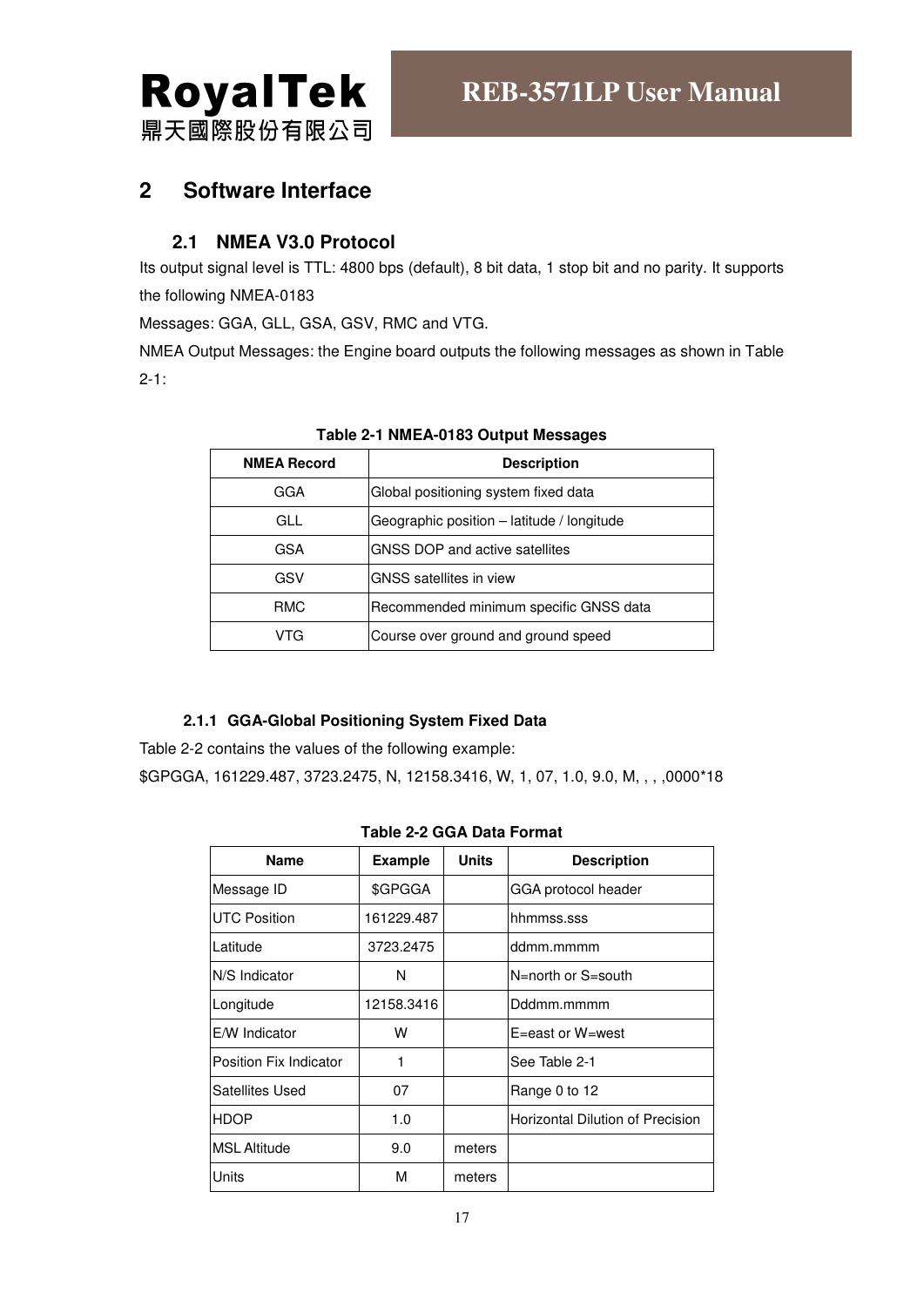# **RoyalTek**<br>鼎天國際股份有限公司

## **REB-3571LP User Manual**

| <u>" l까 lix liv ᄇ liv 스 닌</u> |      |        |                              |
|-------------------------------|------|--------|------------------------------|
| <b>Geoid Separation</b>       |      | meters |                              |
| Units                         | м    | meters |                              |
| Age of Diff. Corr.            |      | second | Null fields when DGPS is not |
|                               |      |        | used                         |
| Diff. Ref. Station ID         | 0000 |        |                              |
| Checksum                      | *18  |        |                              |
| $<$ CR $>$ $<$ LF $>$         |      |        | End of message termination   |

#### **Table 2-3 Position Fix Indicators**

| Value                                          | <b>Description</b>                    |  |  |  |
|------------------------------------------------|---------------------------------------|--|--|--|
| 0                                              | Fix not available or invalid          |  |  |  |
|                                                | GPS SPS Mode, fix valid               |  |  |  |
| 2                                              | Differential GPS, SPS Mode, fix valid |  |  |  |
| Not Supported GPS PPS Mode, fix valid<br>$3-5$ |                                       |  |  |  |
| 6                                              | Dead Reckoning Mode, fix valid        |  |  |  |

#### **2.1.2 GLL-Geographic Position –Latitude/Longitude**

Table 2-4 contains the values of the following

Example: \$GPGLL, 3723.2475, N, 12158.3416, W, 161229.487, A\*2C

| $1$ ubic $L^-$ T GLL Dulu I OMIRI |                |              |                                  |  |  |  |  |
|-----------------------------------|----------------|--------------|----------------------------------|--|--|--|--|
| <b>Name</b>                       | <b>Example</b> | <b>Units</b> | <b>Description</b>               |  |  |  |  |
| Message ID                        | \$GPGLL        |              | GLL protocol header              |  |  |  |  |
| Latitude                          | 3723.2475      |              | ddmm.mmmm                        |  |  |  |  |
| N/S Indicator                     | N              |              | $N =$ north or $S =$ south       |  |  |  |  |
| Longitude                         | 12158.3416     |              | Dddmm.mmmm                       |  |  |  |  |
| E/W Indicator                     | w              |              | $E = east$ or $W = west$         |  |  |  |  |
| <b>UTC Position</b>               | 161229.487     |              | hhmmss.ss                        |  |  |  |  |
| Status                            | A              |              | A=data valid or V=data not valid |  |  |  |  |
| Mode                              | A              |              | A=Autonomous, D=DGPS, E=DR       |  |  |  |  |
| Checksum                          | *2C            |              |                                  |  |  |  |  |
| $<$ CR $>$ $<$ LF $>$             |                |              | End of message termination       |  |  |  |  |

#### **Table 2-4 GLL Data Format**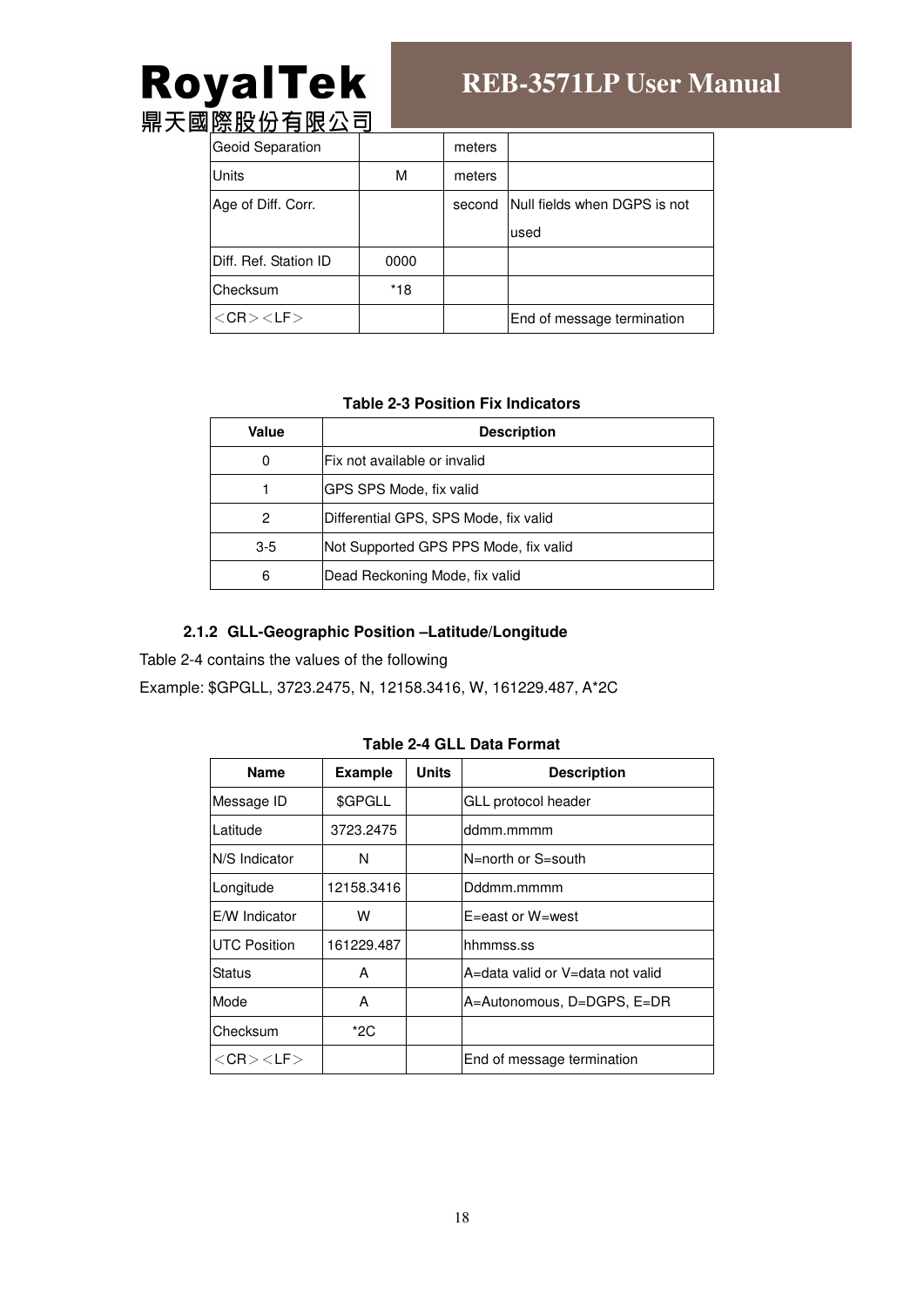

#### **2.1.3 GSA-GNSS DOP and Active Satellites**

Table 2-5 contains the values of the following example:

\$GPGSA, A, 3, 07, 02, 26, 27, 09, 04, 15, , , , , , 1.8, 1.0, 1.5\*33

| <b>Name</b>           | <b>Example</b> | <b>Units</b> | <b>Description</b>               |
|-----------------------|----------------|--------------|----------------------------------|
| Message ID            | \$GPGSA        |              | GSA protocol header              |
| Mode 1                | A              |              | See Table 4-2                    |
| Mode 2                | 3              |              | See Table 4-1                    |
| Satellite Used        | 07             |              | Sv on Channel 1                  |
| Satellite Used        | 02             |              | Sv on Channel 2                  |
|                       |                |              |                                  |
| Satellite Used        |                |              | Sv on Channel 12                 |
| <b>PDOP</b>           | 1.8            |              | Position Dilution of Precision   |
| <b>HDOP</b>           | 1.0            |              | Horizontal Dilution of Precision |
| <b>VDOP</b>           | 1.5            |              | Vertical Dilution of Precision   |
| Checksum              | *33            |              |                                  |
| $<$ CR $>$ $<$ LF $>$ |                |              | End of message termination       |

#### **Table 2-5 GSA Data Format**

#### **Table 2-6 Mode 1**

| Value | <b>Description</b> |  |  |
|-------|--------------------|--|--|
|       | Fix not available  |  |  |
| 2     | 2D                 |  |  |
|       | ЗD                 |  |  |

#### **Table 2-7 Mode 2**

| Value | <b>Description</b>                              |  |  |  |
|-------|-------------------------------------------------|--|--|--|
| М     | Manual-forced to operate in 2D or 3D mode       |  |  |  |
| А     | Automatic-allowed to automatically switch 2D/3D |  |  |  |

#### **2.1.4 GSV-GNSS Satellites in View**

Table 2-8 contains the values of the following example:

\$GPGSV, 2, 1, 07, 07, 79, 048, 42, 02, 51, 062, 43, 26, 36, 256, 42, 27, 27, 138, 42\*71\$GPGSV, 2, 2, 07, 09, 23, 313, 42, 04, 19, 159, 41, 15, 12, 041, 42\*41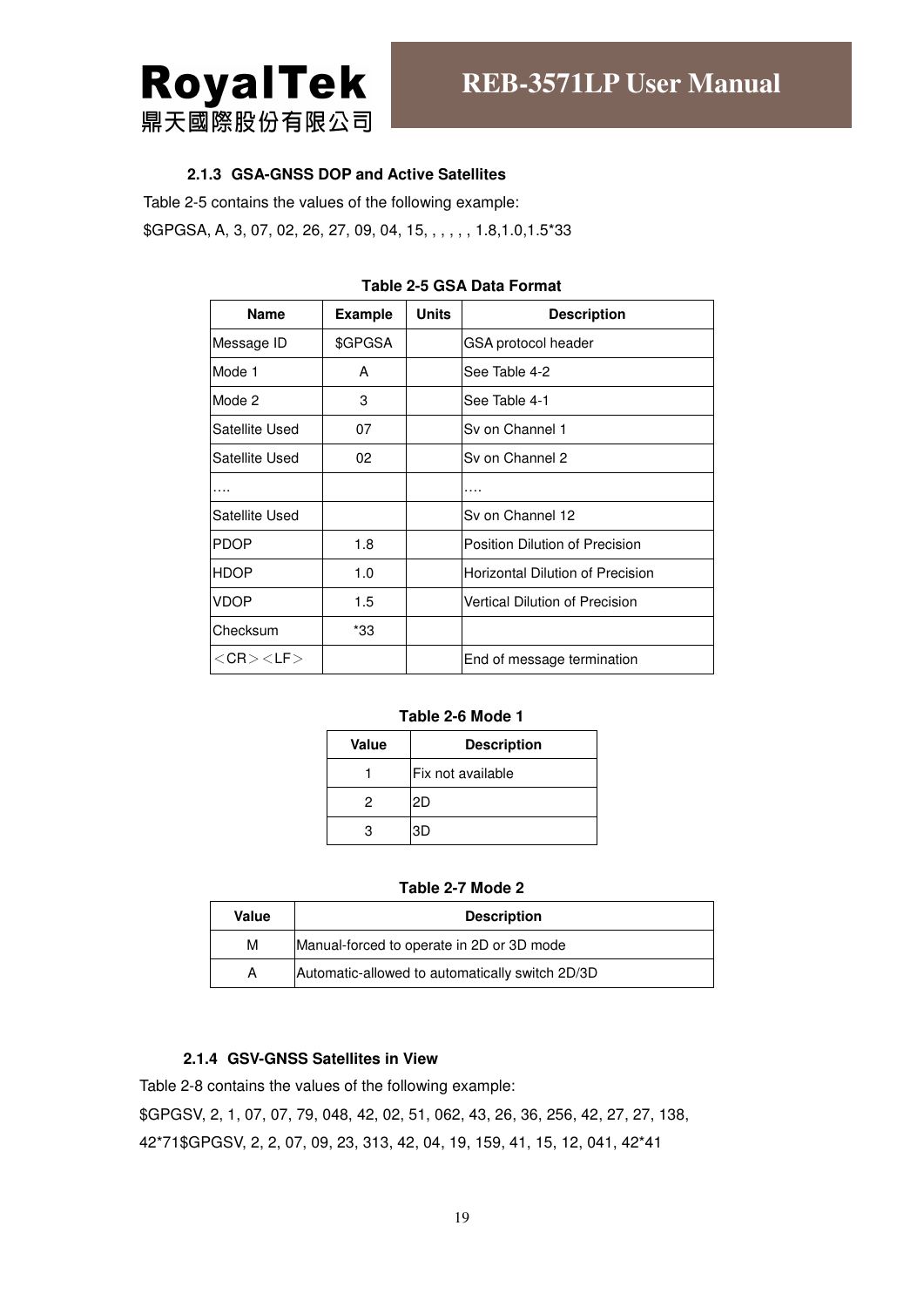

| <b>Name</b>                  | <b>Example</b> | <b>Units</b> | <b>Description</b>               |
|------------------------------|----------------|--------------|----------------------------------|
| Message ID                   | \$GPGSV        |              | GSV protocol header              |
| Number of                    | $\overline{2}$ |              | Range 1 to 3                     |
| Messages <sup>1</sup>        |                |              |                                  |
| Messages Number <sup>1</sup> | 1              |              | Range 1 to 3                     |
| Satellites in View           | 07             |              |                                  |
| Satellite ID                 | 07             |              | Channel 1 (Range 1 to 32)        |
| Elevation                    | 79             | degrees      | Channel 1 (Maximum 90)           |
| Azimuth                      | 048            | degrees      | Channel 1 (True, Range 0 to 359) |
| SNR (C/No)                   | 42             | dBHz         | Range 0 to 99, null when not     |
|                              |                |              | tracking                         |
|                              |                |              |                                  |
| Satellite ID                 | 27             |              | Channel 4(Range 1 to 32)         |
| Elevation                    | 27             | degrees      | Channel 4(Maximum 90)            |
| Azimuth                      | 138            | degrees      | Channel 4(True, Range 0 to 359)  |
| SNR (C/No)                   | 42             | dBHz         | Range 0 to 99, null when not     |
|                              |                |              | tracking                         |
| Checksum                     | $*71$          |              |                                  |
| $<$ CR $>$ $<$ LF $>$        |                |              | End of message termination       |

#### **Table 2-8 GGA Data Format**

<sup>1</sup>Depending on the number of satellites tracked multiple messages of GSV data may be required.

#### **2.1.5 RMC-Recommended Minimum Specific GNSS Data**

Table 2-9 contains the values of the following example:

\$GPRMC, 161229.487, A, 3723.2475, N, 12158.3416, W, 0.13, 309.62, 120598, ,\*10

| <b>Name</b>         | <b>Example</b> | <b>Units</b> | <b>Description</b>               |
|---------------------|----------------|--------------|----------------------------------|
| Message ID          | \$GPRMC        |              | RMC protocol header              |
| <b>UTC Position</b> | 161229.487     |              | hhmmss.sss                       |
| Status              | A              |              | A=data valid or V=data not valid |
| Latitude            | 3723.2475      |              | ddmm.mmmm                        |
| N/S Indicator       | N              |              | N=north or S=south               |
| Longitude           | 12158.3416     |              | dddmm.mmmm                       |
| E/W Indicator       | w              |              | E=east or W=west                 |
| Speed Over Ground   | 0.13           | knots        |                                  |
|                     |                |              |                                  |

**Table 2-9 GGA Data Format**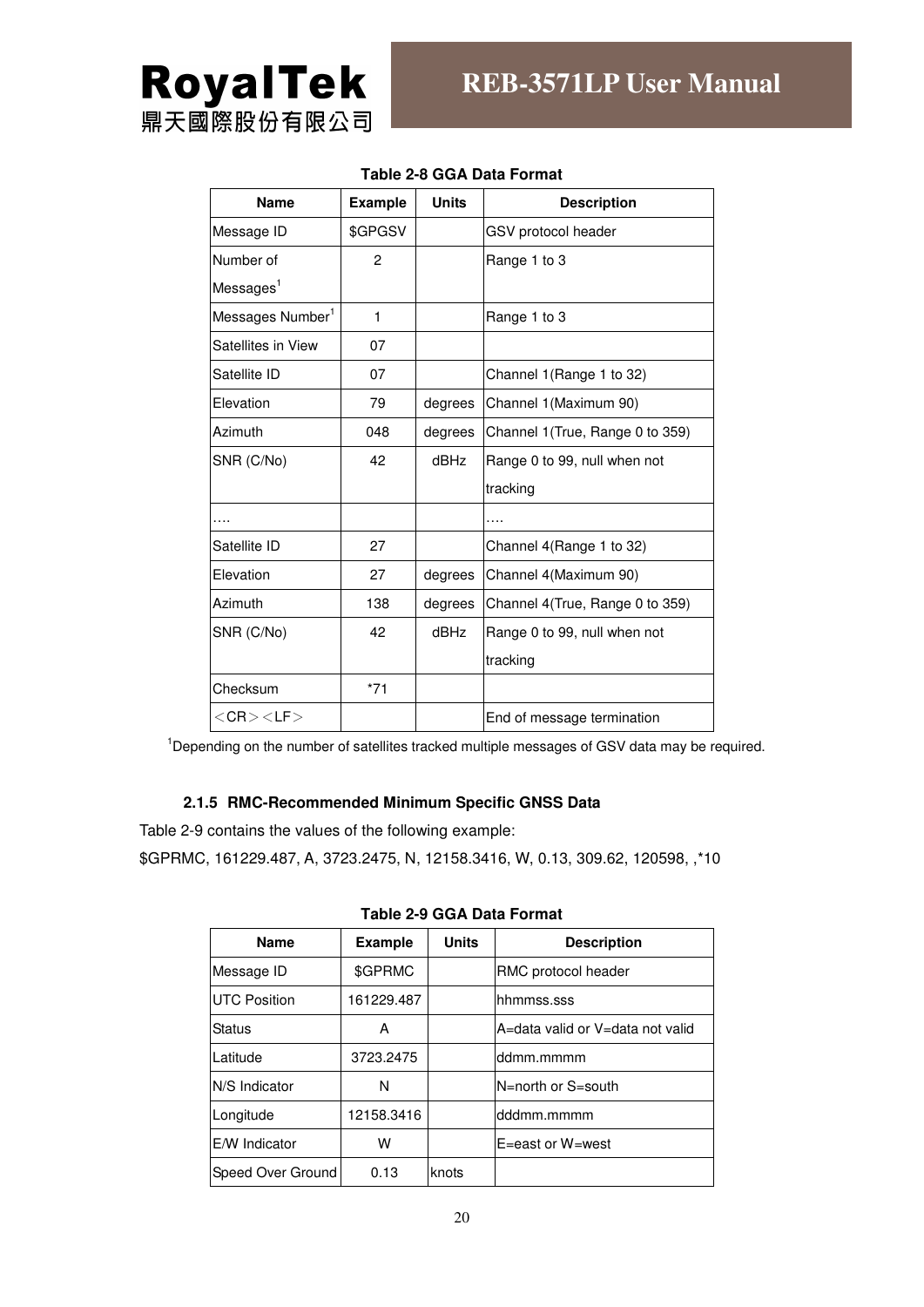# **RoyalTek**<br>鼎天國際股份有限公司

### **REB-3571LP User Manual**

| <u>י אז הן נע געשע</u>    |        |         |                            |
|---------------------------|--------|---------|----------------------------|
| Course Over               | 309.62 | degrees | True                       |
| <b>Ground</b>             |        |         |                            |
| Date                      | 120598 |         | ddmmyy                     |
| <b>Magnetic Variation</b> |        | degrees | E=east or W=west           |
| Mode                      | А      |         | A=Autonomous, D=DGPS, E=DR |
| Checksum                  | *10    |         |                            |

#### **2.1.6 VTG-Course Over Ground and Ground Speed**

Table 2-10 contains the values of the following example:

\$GPVTG, 309.62, T, , M, 0.13, N, 0.2, K\*6E

| <b>Name</b>           | <b>Example</b> | <b>Units</b> | <b>Description</b>         |  |
|-----------------------|----------------|--------------|----------------------------|--|
| Message ID            | \$GPVTG        |              | VTG protocol header        |  |
| Course                | 309.62         | degrees      | Measured heading           |  |
| IReference            | т              |              | True                       |  |
| <b>Course</b>         |                | degrees      | Measured heading           |  |
| <b>IReference</b>     | M              |              | Magnetic                   |  |
| Speed                 | 0.13           | knots        | Measured horizontal speed  |  |
| <b>Units</b>          | N              |              | Knots                      |  |
| Speed                 | 0.2            | km/hr        | Measured horizontal speed  |  |
| <b>Units</b>          | K              |              | Kilometer per hour         |  |
| Mode                  | A              |              | A=Autonomous, D=DGPS, E=DR |  |
| Checksum              | *6E            |              |                            |  |
| $<$ CR $>$ $<$ LF $>$ |                |              | End of message termination |  |

#### **Table 2-10 VTG Data Format**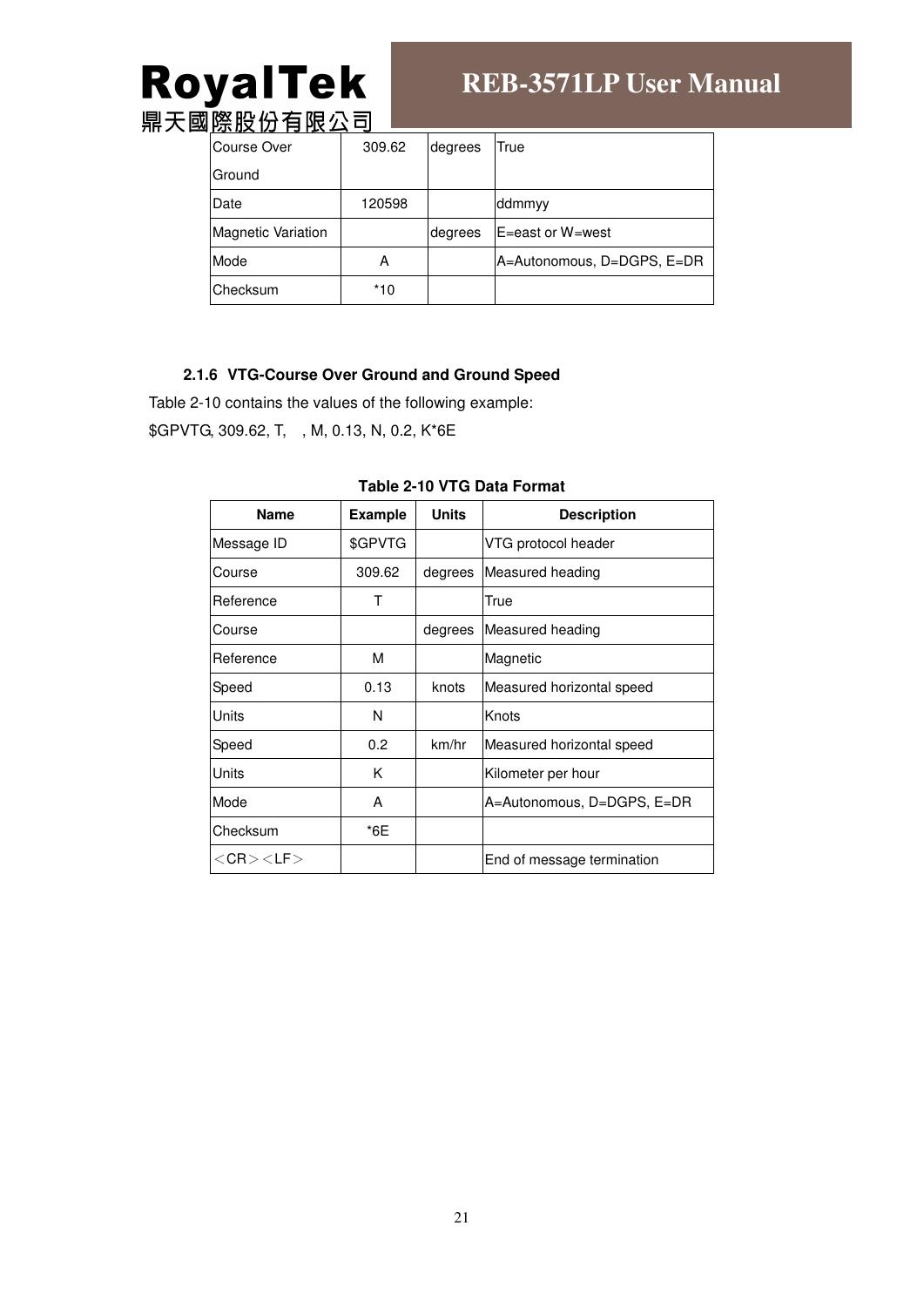#### **3 GPS Receiver User's Tip**

- A. GPS signal will be affected by weather and environment conditions, thus suggest to use the GPS receiver under less shielding environments to ensure GPS receiver has better receiving performance.
- B. When GPS receiver is moving, it will prolong the time to fix the position, so suggest to wait for the satellite signals to be locked at a fixed point when first power-on the GPS receiver to ensure to lock the GPS signal at the shortest time.
- C. The following situation will affect the GPS receiving performance:
	- i. Solar control filmed windows.
	- ii. Metal shielded, such as umbrella, or in vehicle.
	- iii. Among high buildings.
	- iv. Under bridges or tunnels.
	- v. Under high voltage cables or near by radio wave sources, such as mobile phone base stations.
	- vi. Bad or heavy cloudy weather.
- D. If the satellite signals can not be locked or encounter receiving problem (while in the urban area), the following steps are suggested:
	- i. Please plug the external active antenna into GPS receiver and put the antenna on outdoor or the roof of the vehicle for better receiving performance.
	- ii. Move to another open space or reposition GPS receiver toward the direction with less blockage.
	- iii. Move the GPS receiver away from the interferences resources.
	- iv. Wait until the weather condition is improved.
- E. While a GPS with a backup battery, the GPS receiver can fix a position immediately at next power-on if the build-in backup battery is full-recharged.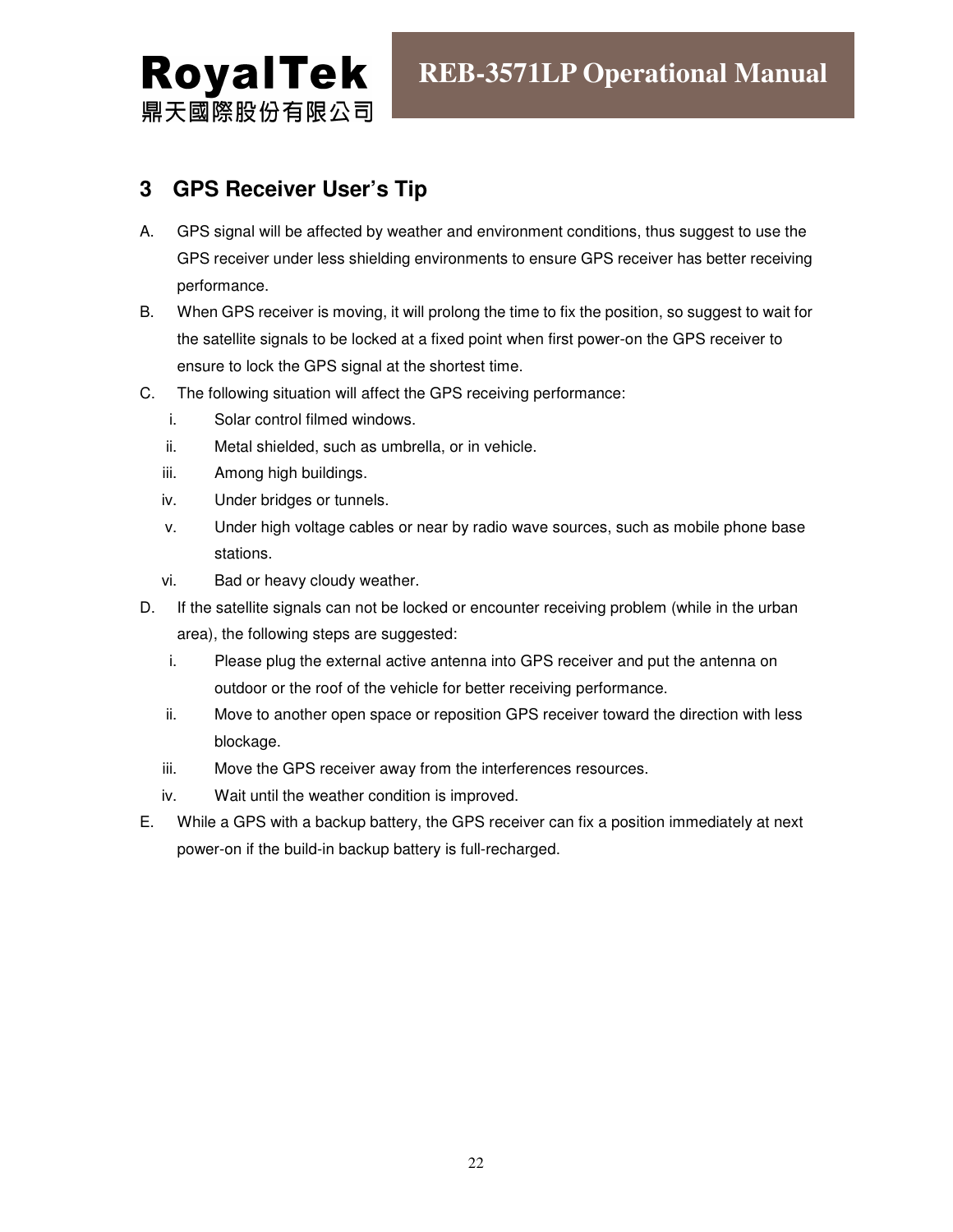

#### **3.1 Package Specification and Order Information**

Shipment Method: Tape and reel



**Figure 3-1 Package Specifications** 

#### **3.2 Lead-Free Standard Reflow Profile**